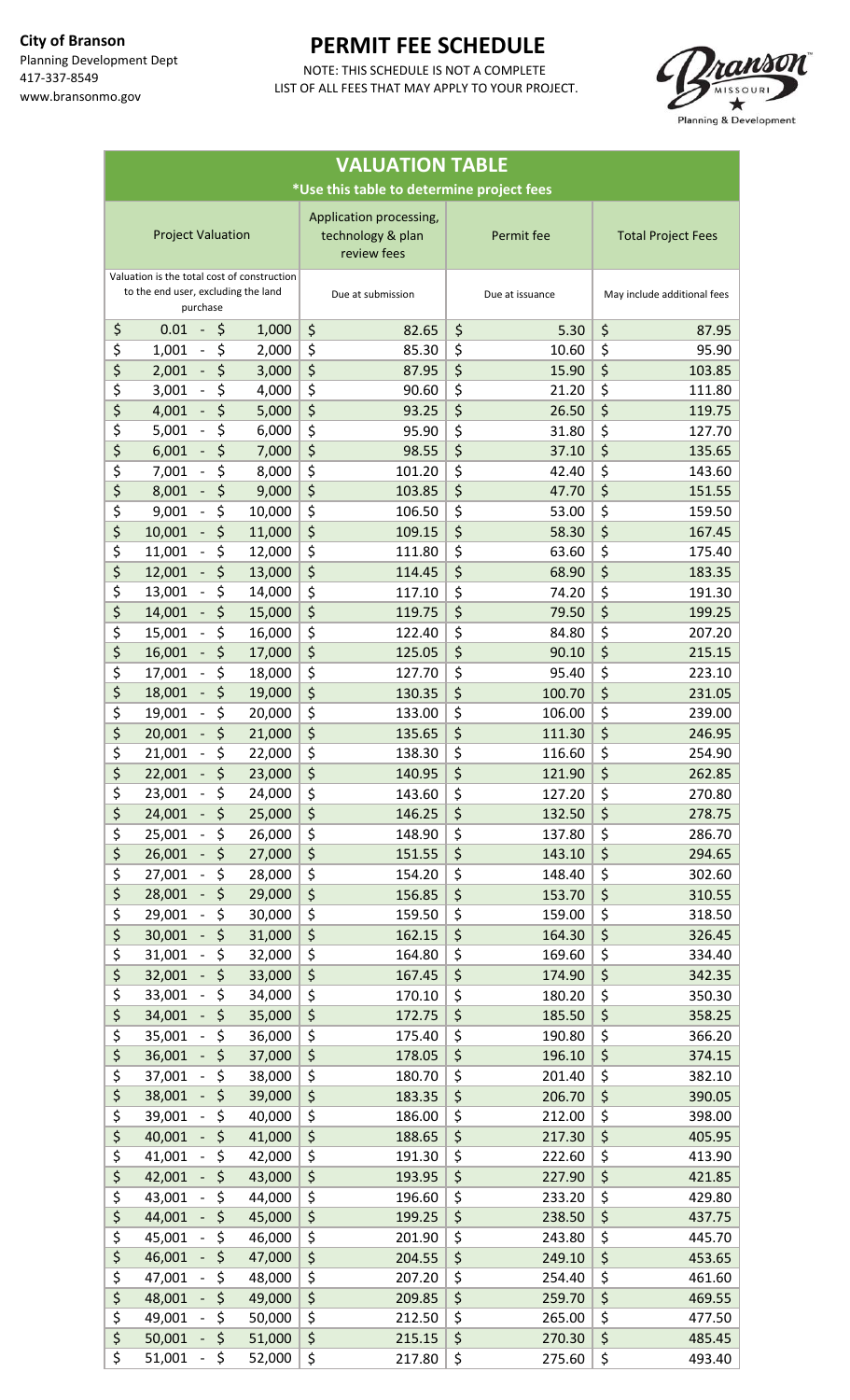

| \$                                  | \$<br>52,001                                | 53,000  | \$<br>220.45 | \$<br>280.90 | \$<br>501.35 |
|-------------------------------------|---------------------------------------------|---------|--------------|--------------|--------------|
| \$                                  | \$<br>53,001                                | 54,000  | \$<br>223.10 | \$<br>286.20 | \$<br>509.30 |
| \$                                  | \$<br>54,001                                | 55,000  | \$<br>225.75 | \$<br>291.50 | \$<br>517.25 |
| \$                                  | \$<br>55,001<br>$\overline{\phantom{a}}$    | 56,000  | \$<br>228.40 | \$<br>296.80 | \$<br>525.20 |
| \$                                  | \$<br>56,001<br>$\blacksquare$              | 57,000  | \$<br>231.05 | \$<br>302.10 | \$<br>533.15 |
| \$                                  | \$<br>57,001<br>$\overline{\phantom{a}}$    | 58,000  | \$<br>233.70 | \$<br>307.40 | \$<br>541.10 |
|                                     |                                             |         |              | \$           |              |
| \$                                  | \$<br>58,001<br>$\blacksquare$              | 59,000  | \$<br>236.35 | 312.70       | \$<br>549.05 |
| \$                                  | \$<br>59,001<br>$\blacksquare$              | 60,000  | \$<br>239.00 | \$<br>318.00 | \$<br>557.00 |
| \$                                  | \$<br>60,001                                | 61,000  | \$<br>241.65 | \$<br>323.30 | \$<br>564.95 |
| \$                                  | \$<br>61,001<br>$\overline{\phantom{0}}$    | 62,000  | \$<br>244.30 | \$<br>328.60 | \$<br>572.90 |
| \$                                  | \$<br>62,001                                | 63,000  | \$<br>246.95 | \$<br>333.90 | \$<br>580.85 |
| \$                                  | \$<br>63,001                                | 64,000  | \$<br>249.60 | \$<br>339.20 | \$<br>588.80 |
| \$                                  | \$<br>64,001<br>$\omega_{\rm c}$            | 65,000  | \$<br>252.25 | \$<br>344.50 | \$<br>596.75 |
| \$                                  | \$<br>65,001                                | 66,000  | \$<br>254.90 | \$<br>349.80 | \$<br>604.70 |
| \$                                  | \$<br>66,001                                | 67,000  | \$<br>257.55 | \$<br>355.10 | \$<br>612.65 |
| \$                                  | \$<br>67,001                                | 68,000  | \$<br>260.20 | \$<br>360.40 | \$<br>620.60 |
| \$                                  | \$                                          |         |              |              |              |
|                                     | 68,001<br>$\blacksquare$                    | 69,000  | \$<br>262.85 | \$<br>365.70 | \$<br>628.55 |
| \$                                  | \$<br>69,001<br>$\overline{\phantom{a}}$    | 70,000  | \$<br>265.50 | \$<br>371.00 | \$<br>636.50 |
| \$                                  | \$<br>70,001<br>$\overline{\phantom{a}}$    | 71,000  | \$<br>268.15 | \$<br>376.30 | \$<br>644.45 |
| \$                                  | \$<br>71,001                                | 72,000  | \$<br>270.80 | \$<br>381.60 | \$<br>652.40 |
| \$                                  | \$<br>72,001                                | 73,000  | \$<br>273.45 | \$<br>386.90 | \$<br>660.35 |
| \$                                  | \$<br>73,001                                | 74,000  | \$<br>276.10 | \$<br>392.20 | \$<br>668.30 |
| \$                                  | \$<br>74,001                                | 75,000  | \$<br>278.75 | \$<br>397.50 | \$<br>676.25 |
| \$                                  | \$<br>75,001                                | 76,000  | \$<br>281.40 | \$<br>402.80 | \$<br>684.20 |
| \$                                  | \$<br>76,001<br>$\mathcal{L}_{\mathcal{A}}$ | 77,000  | \$<br>284.05 | \$<br>408.10 | \$<br>692.15 |
| \$                                  | \$<br>77,001                                | 78,000  | \$<br>286.70 | \$<br>413.40 | \$<br>700.10 |
| \$                                  | \$                                          |         | 289.35       | \$<br>418.70 | \$<br>708.05 |
|                                     | 78,001                                      | 79,000  | \$           |              |              |
| \$                                  | \$<br>79,001                                | 80,000  | \$<br>292.00 | \$<br>424.00 | \$<br>716.00 |
| \$                                  | \$<br>80,001                                | 81,000  | \$<br>294.65 | \$<br>429.30 | \$<br>723.95 |
| \$                                  | \$<br>81,001                                | 82,000  | \$<br>297.30 | \$<br>434.60 | \$<br>731.90 |
| \$                                  | \$<br>82,001<br>$\blacksquare$              | 83,000  | \$<br>299.95 | \$<br>439.90 | \$<br>739.85 |
| \$                                  | \$<br>83,001<br>$\qquad \qquad -$           | 84,000  | \$<br>302.60 | \$<br>445.20 | \$<br>747.80 |
| \$                                  | \$<br>84,001                                | 85,000  | \$<br>305.25 | \$<br>450.50 | \$<br>755.75 |
| \$                                  | \$<br>85,001                                | 86,000  | \$<br>307.90 | \$<br>455.80 | \$<br>763.70 |
| \$                                  | \$<br>86,001                                | 87,000  | \$<br>310.55 | \$<br>461.10 | \$<br>771.65 |
| \$                                  | \$<br>87,001                                | 88,000  | \$<br>313.20 | \$<br>466.40 | \$<br>779.60 |
| \$                                  | \$<br>88,001                                | 89,000  | \$<br>315.85 | \$<br>471.70 | \$<br>787.55 |
| \$                                  | \$<br>89,001                                | 90,000  | \$<br>318.50 | \$<br>477.00 | \$<br>795.50 |
| \$                                  | \$<br>90,001                                | 91,000  | \$<br>321.15 | \$<br>482.30 | \$<br>803.45 |
|                                     |                                             |         |              |              |              |
| \$                                  | \$<br>91,001                                | 92,000  | \$<br>323.80 | \$<br>487.60 | \$<br>811.40 |
| \$                                  | \$<br>92,001                                | 93,000  | \$<br>326.45 | \$<br>492.90 | \$<br>819.35 |
| \$                                  | \$<br>93,001                                | 94,000  | \$<br>329.10 | \$<br>498.20 | \$<br>827.30 |
| \$                                  | \$<br>94,001                                | 95,000  | \$<br>331.75 | \$<br>503.50 | \$<br>835.25 |
| \$                                  | \$<br>95,001                                | 96,000  | \$<br>334.40 | \$<br>508.80 | \$<br>843.20 |
| \$                                  | \$<br>96,001                                | 97,000  | \$<br>337.05 | \$<br>514.10 | \$<br>851.15 |
| \$                                  | \$<br>97,001                                | 98,000  | \$<br>339.70 | \$<br>519.40 | \$<br>859.10 |
| \$                                  | \$<br>98,001                                | 99,000  | \$<br>342.35 | \$<br>524.70 | \$<br>867.05 |
| \$                                  | \$<br>99,001                                | 100,000 | \$<br>345.00 | \$<br>530.00 | \$<br>875.00 |
| \$                                  | \$<br>100,001                               | 101,000 | \$<br>347.65 | \$<br>535.30 | \$<br>882.95 |
| \$                                  | \$<br>101,001                               | 102,000 | \$<br>350.30 | \$<br>540.60 | \$<br>890.90 |
| $\overline{\boldsymbol{\zeta}}$     | \$<br>102,001                               | 103,000 | \$<br>352.95 | \$<br>545.90 | \$<br>898.85 |
| \$                                  | \$<br>103,001                               | 104,000 | \$           | \$           | \$           |
|                                     |                                             |         | 355.60       | 551.20       | 906.80       |
| $\overline{\boldsymbol{\zeta}}$     | \$<br>104,001                               | 105,000 | \$<br>358.25 | \$<br>556.50 | \$<br>914.75 |
| \$                                  | \$<br>105,001                               | 106,000 | \$<br>360.90 | \$<br>561.80 | \$<br>922.70 |
| $\overline{\boldsymbol{\varsigma}}$ | \$<br>106,001                               | 107,000 | \$<br>363.55 | \$<br>567.10 | \$<br>930.65 |
| \$                                  | \$<br>107,001<br>$\overline{\phantom{0}}$   | 108,000 | \$<br>366.20 | \$<br>572.40 | \$<br>938.60 |
| \$                                  | \$<br>108,001                               | 109,000 | \$<br>368.85 | \$<br>577.70 | \$<br>946.55 |
| $\overline{\boldsymbol{\zeta}}$     | \$<br>109,001                               | 110,000 | \$<br>371.50 | \$<br>583.00 | \$<br>954.50 |
| \$                                  | $\zeta$<br>110,001                          | 111,000 | \$<br>374.15 | \$<br>588.30 | \$<br>962.45 |
| \$                                  | - \$<br>111,001                             | 112,000 | \$<br>376.80 | \$<br>593.60 | \$<br>970.40 |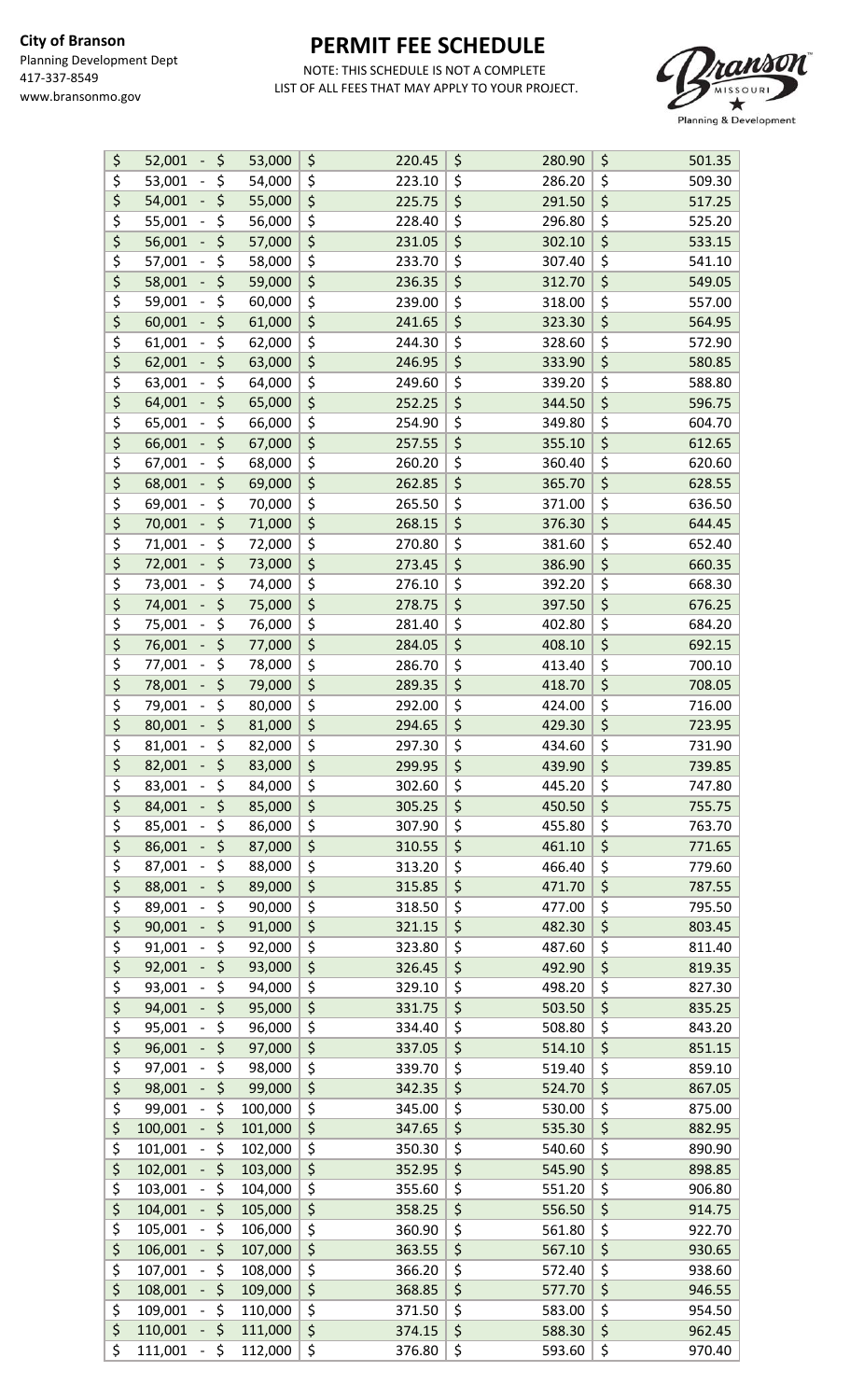

| \$                                  | \$<br>112,001                             | 113,000 | \$<br>379.45 | \$<br>598.90       | \$<br>978.35   |
|-------------------------------------|-------------------------------------------|---------|--------------|--------------------|----------------|
| \$                                  | \$<br>113,001                             | 114,000 | \$<br>382.10 | \$<br>604.20       | \$<br>986.30   |
| \$                                  | \$<br>114,001                             | 115,000 | \$<br>384.75 | \$<br>609.50       | \$<br>994.25   |
| \$                                  | \$<br>115,001                             | 116,000 | \$<br>387.40 | \$<br>614.80       | \$<br>1,002.20 |
| \$                                  | \$<br>116,001                             | 117,000 | \$<br>390.05 | \$<br>620.10       | \$<br>1,010.15 |
| \$                                  | \$<br>117,001                             | 118,000 | \$<br>392.70 | \$<br>625.40       | \$<br>1,018.10 |
| $\overline{\boldsymbol{\zeta}}$     | \$<br>118,001                             | 119,000 | \$<br>395.35 | \$<br>630.70       | \$<br>1,026.05 |
| \$                                  | \$<br>119,001                             | 120,000 | \$<br>398.00 | \$<br>636.00       | \$<br>1,034.00 |
| \$                                  | \$<br>120,001                             |         |              | \$                 | \$             |
|                                     |                                           | 121,000 | \$<br>400.65 | 641.30             | 1,041.95       |
| \$                                  | \$<br>121,001                             | 122,000 | \$<br>403.30 | \$<br>646.60       | \$<br>1,049.90 |
| \$                                  | \$<br>122,001                             | 123,000 | \$<br>405.95 | \$<br>651.90       | \$<br>1,057.85 |
| \$                                  | \$<br>123,001                             | 124,000 | \$<br>408.60 | \$<br>657.20       | \$<br>1,065.80 |
| \$                                  | \$<br>124,001                             | 125,000 | \$<br>411.25 | \$<br>662.50       | \$<br>1,073.75 |
| \$                                  | \$<br>125,001                             | 126,000 | \$<br>413.90 | \$<br>667.80       | \$<br>1,081.70 |
| $\overline{\boldsymbol{\varsigma}}$ | \$<br>126,001                             | 127,000 | \$<br>416.55 | \$<br>673.10       | \$<br>1,089.65 |
| \$                                  | \$<br>127,001                             | 128,000 | \$<br>419.20 | \$<br>678.40       | \$<br>1,097.60 |
| \$                                  | \$<br>128,001                             | 129,000 | \$<br>421.85 | \$<br>683.70       | \$<br>1,105.55 |
| \$                                  | \$<br>129,001                             | 130,000 | \$<br>424.50 | \$<br>689.00       | \$<br>1,113.50 |
| \$                                  | \$<br>130,001                             | 131,000 | \$<br>427.15 | \$<br>694.30       | \$<br>1,121.45 |
| \$                                  | \$<br>131,001                             | 132,000 | \$<br>429.80 | \$<br>699.60       | \$<br>1,129.40 |
| \$                                  | \$<br>132,001                             | 133,000 | \$<br>432.45 | \$<br>704.90       | \$<br>1,137.35 |
| \$                                  | \$<br>133,001<br>$\overline{\phantom{a}}$ | 134,000 | \$<br>435.10 | \$<br>710.20       | \$<br>1,145.30 |
| \$                                  | \$<br>134,001                             | 135,000 | \$<br>437.75 | \$<br>715.50       | \$<br>1,153.25 |
| \$                                  | \$<br>135,001                             | 136,000 | \$<br>440.40 | \$<br>720.80       | \$<br>1,161.20 |
| \$                                  |                                           |         |              |                    |                |
|                                     | \$<br>136,001                             | 137,000 | \$<br>443.05 | \$<br>726.10       | \$<br>1,169.15 |
| \$                                  | \$<br>137,001                             | 138,000 | \$<br>445.70 | \$<br>731.40       | \$<br>1,177.10 |
| \$                                  | \$<br>138,001                             | 139,000 | \$<br>448.35 | \$<br>736.70       | \$<br>1,185.05 |
| \$                                  | \$<br>139,001                             | 140,000 | \$<br>451.00 | \$<br>742.00       | \$<br>1,193.00 |
| \$                                  | \$<br>140,001                             | 141,000 | \$<br>453.65 | \$<br>747.30       | \$<br>1,200.95 |
| \$                                  | \$<br>141,001                             | 142,000 | \$<br>456.30 | \$<br>752.60       | \$<br>1,208.90 |
| \$                                  | \$<br>142,001                             | 143,000 | \$<br>458.95 | \$<br>757.90       | \$<br>1,216.85 |
| \$                                  | 143,001<br>\$<br>$\qquad \qquad -$        | 144,000 | \$<br>461.60 | \$<br>763.20       | \$<br>1,224.80 |
| \$                                  | \$<br>144,001                             | 145,000 | \$<br>464.25 | \$<br>768.50       | \$<br>1,232.75 |
| \$                                  | \$<br>145,001                             | 146,000 | \$<br>466.90 | \$<br>773.80       | \$<br>1,240.70 |
| \$                                  | \$<br>146,001                             | 147,000 | \$<br>469.55 | \$<br>779.10       | \$<br>1,248.65 |
| \$                                  | \$<br>147,001                             | 148,000 | \$<br>472.20 | \$<br>784.40       | \$<br>1,256.60 |
| \$                                  | \$<br>148,001                             | 149,000 | \$<br>474.85 | \$<br>789.70       | \$<br>1,264.55 |
| \$                                  | \$<br>149,001                             | 150,000 | \$<br>477.50 | \$<br>795.00       | \$<br>1,272.50 |
| \$                                  | \$<br>150,001                             | 151,000 | \$<br>480.15 | \$<br>800.30       | \$<br>1,280.45 |
| \$                                  | \$<br>151,001                             | 152,000 | \$<br>482.80 | \$<br>805.60       | \$<br>1,288.40 |
| \$                                  | \$<br>152,001                             | 153,000 | \$<br>485.45 | \$<br>810.90       | \$<br>1,296.35 |
| \$                                  | \$<br>153,001                             | 154,000 | \$<br>488.10 | \$<br>816.20       | \$<br>1,304.30 |
| \$                                  | \$                                        |         |              |                    | \$             |
| \$                                  | 154,001<br>\$                             | 155,000 | \$<br>490.75 | \$<br>821.50<br>\$ | 1,312.25<br>\$ |
|                                     | 155,001                                   | 156,000 | \$<br>493.40 | 826.80             | 1,320.20       |
| \$                                  | \$<br>156,001                             | 157,000 | \$<br>496.05 | \$<br>832.10       | \$<br>1,328.15 |
| \$                                  | \$<br>157,001                             | 158,000 | \$<br>498.70 | \$<br>837.40       | \$<br>1,336.10 |
| \$                                  | \$<br>158,001                             | 159,000 | \$<br>501.35 | \$<br>842.70       | \$<br>1,344.05 |
| \$                                  | \$<br>159,001                             | 160,000 | \$<br>504.00 | \$<br>848.00       | \$<br>1,352.00 |
| \$                                  | \$<br>160,001                             | 161,000 | \$<br>506.65 | \$<br>853.30       | \$<br>1,359.95 |
| \$                                  | \$<br>161,001                             | 162,000 | \$<br>509.30 | \$<br>858.60       | \$<br>1,367.90 |
| $\overline{\boldsymbol{\varsigma}}$ | \$<br>162,001                             | 163,000 | \$<br>511.95 | \$<br>863.90       | \$<br>1,375.85 |
| \$                                  | \$<br>163,001                             | 164,000 | \$<br>514.60 | \$<br>869.20       | \$<br>1,383.80 |
| \$                                  | \$<br>164,001                             | 165,000 | \$<br>517.25 | \$<br>874.50       | \$<br>1,391.75 |
| \$                                  | \$<br>165,001                             | 166,000 | \$<br>519.90 | \$<br>879.80       | \$<br>1,399.70 |
| $\overline{\boldsymbol{\zeta}}$     | \$<br>166,001                             | 167,000 | \$<br>522.55 | \$<br>885.10       | \$<br>1,407.65 |
| \$                                  | \$<br>167,001                             | 168,000 | \$<br>525.20 | \$<br>890.40       | \$<br>1,415.60 |
| \$                                  | \$<br>168,001                             | 169,000 | \$<br>527.85 | \$<br>895.70       | \$<br>1,423.55 |
| \$                                  | \$<br>169,001                             | 170,000 | \$<br>530.50 | \$<br>901.00       | \$<br>1,431.50 |
| \$                                  | \$<br>170,001                             | 171,000 | \$<br>533.15 | \$<br>906.30       | \$<br>1,439.45 |
| \$                                  | \$<br>171,001<br>$\sim$                   | 172,000 | \$<br>535.80 | \$<br>911.60       | \$<br>1,447.40 |
|                                     |                                           |         |              |                    |                |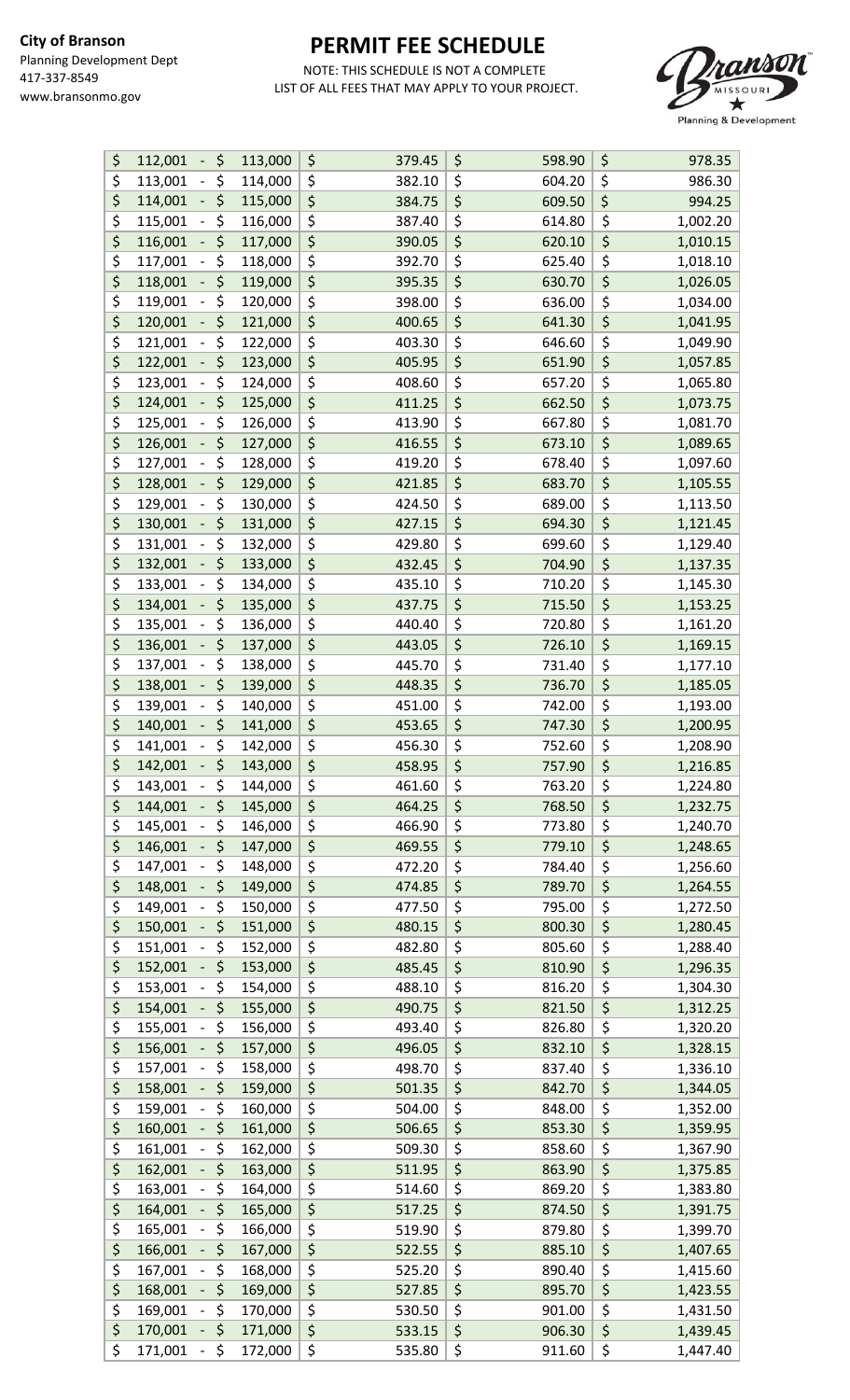

| \$                                  | \$<br>172,001<br>$\blacksquare$              | 173,000 | \$<br>538.45 | \$<br>916.90   | \$                              | 1,455.35 |
|-------------------------------------|----------------------------------------------|---------|--------------|----------------|---------------------------------|----------|
| \$                                  | \$<br>173,001<br>$\qquad \qquad -$           | 174,000 | \$<br>541.10 | \$<br>922.20   | \$                              | 1,463.30 |
| \$                                  | \$<br>174,001<br>$\overline{\phantom{0}}$    | 175,000 | \$<br>543.75 | \$<br>927.50   | \$                              | 1,471.25 |
| \$                                  | \$<br>175,001                                | 176,000 | \$<br>546.40 | \$<br>932.80   | \$                              | 1,479.20 |
| \$                                  | \$<br>176,001                                | 177,000 | \$<br>549.05 | \$<br>938.10   | \$                              | 1,487.15 |
| \$                                  | \$<br>177,001<br>$\qquad \qquad -$           | 178,000 | \$<br>551.70 | \$<br>943.40   | \$                              | 1,495.10 |
| \$                                  | \$<br>178,001<br>$\overline{\phantom{0}}$    | 179,000 | \$<br>554.35 | \$<br>948.70   | \$                              | 1,503.05 |
| \$                                  | \$<br>179,001<br>$\qquad \qquad -$           | 180,000 | \$<br>557.00 | \$<br>954.00   | \$                              | 1,511.00 |
| \$                                  | \$                                           | 181,000 | \$           | \$             | \$                              |          |
|                                     | 180,001<br>$\overline{\phantom{0}}$          |         | 559.65       | 959.30         |                                 | 1,518.95 |
| \$                                  | \$<br>181,001                                | 182,000 | \$<br>562.30 | \$<br>964.60   | \$                              | 1,526.90 |
| \$                                  | \$<br>182,001                                | 183,000 | \$<br>564.95 | \$<br>969.90   | \$                              | 1,534.85 |
| $\overline{\boldsymbol{\zeta}}$     | \$<br>183,001<br>$\qquad \qquad -$           | 184,000 | \$<br>567.60 | \$<br>975.20   | \$                              | 1,542.80 |
| \$                                  | \$<br>184,001<br>$\overline{\phantom{a}}$    | 185,000 | \$<br>570.25 | \$<br>980.50   | \$                              | 1,550.75 |
| \$                                  | \$<br>185,001<br>-                           | 186,000 | \$<br>572.90 | \$<br>985.80   | \$                              | 1,558.70 |
| $\overline{\boldsymbol{\varsigma}}$ | \$<br>186,001<br>$\overline{\phantom{0}}$    | 187,000 | \$<br>575.55 | \$<br>991.10   | \$                              | 1,566.65 |
| \$                                  | \$<br>187,001                                | 188,000 | \$<br>578.20 | \$<br>996.40   | \$                              | 1,574.60 |
| \$                                  | \$<br>188,001                                | 189,000 | \$<br>580.85 | \$<br>1,001.70 | \$                              | 1,582.55 |
| \$                                  | \$<br>189,001                                | 190,000 | \$<br>583.50 | \$<br>1,007.00 | \$                              | 1,590.50 |
| \$                                  | \$<br>190,001<br>$\overline{\phantom{0}}$    | 191,000 | \$<br>586.15 | \$<br>1,012.30 | \$                              | 1,598.45 |
| \$                                  | \$<br>191,001<br>$\qquad \qquad -$           | 192,000 | \$<br>588.80 | \$<br>1,017.60 | \$                              | 1,606.40 |
| \$                                  | \$<br>192,001<br>$\blacksquare$              | 193,000 | \$<br>591.45 | \$<br>1,022.90 | \$                              | 1,614.35 |
| \$                                  | \$<br>193,001<br>$\overline{\phantom{a}}$    | 194,000 | \$<br>594.10 | \$<br>1,028.20 | \$                              | 1,622.30 |
| \$                                  | \$<br>194,001                                | 195,000 | \$<br>596.75 | \$<br>1,033.50 | \$                              | 1,630.25 |
| \$                                  | \$<br>195,001<br>$\overline{\phantom{0}}$    | 196,000 | \$<br>599.40 | \$<br>1,038.80 | \$                              | 1,638.20 |
| \$                                  | \$<br>196,001<br>$\overline{\phantom{0}}$    | 197,000 | \$<br>602.05 | \$<br>1,044.10 | \$                              | 1,646.15 |
| \$                                  | \$<br>197,001                                | 198,000 | \$<br>604.70 | \$<br>1,049.40 | \$                              | 1,654.10 |
| \$                                  | \$<br>198,001<br>$\blacksquare$              | 199,000 | \$<br>607.35 | \$<br>1,054.70 | \$                              | 1,662.05 |
| \$                                  | \$<br>199,001                                | 200,000 | \$<br>610.00 | \$<br>1,060.00 | \$                              | 1,670.00 |
| \$                                  | \$<br>200,001                                | 201,000 | \$<br>612.65 | \$<br>1,065.30 | \$                              | 1,677.95 |
| \$                                  | \$<br>201,001                                | 202,000 | \$           | \$             | \$                              |          |
| \$                                  | \$<br>202,001<br>$\blacksquare$              |         | 615.30<br>\$ | \$<br>1,070.60 | \$                              | 1,685.90 |
|                                     |                                              | 203,000 | 617.95       | 1,075.90       |                                 | 1,693.85 |
| \$                                  | 203,001<br>\$<br>$\qquad \qquad -$           | 204,000 | \$<br>620.60 | \$<br>1,081.20 | \$                              | 1,701.80 |
| \$                                  | \$<br>204,001                                | 205,000 | \$<br>623.25 | \$<br>1,086.50 | \$                              | 1,709.75 |
| \$                                  | \$<br>205,001<br>$\qquad \qquad -$           | 206,000 | \$<br>625.90 | \$<br>1,091.80 | $\overline{\boldsymbol{\zeta}}$ | 1,717.70 |
| \$                                  | \$<br>206,001                                | 207,000 | \$<br>628.55 | \$<br>1,097.10 | \$                              | 1,725.65 |
| \$                                  | \$<br>207,001<br>$\overline{\phantom{0}}$    | 208,000 | \$<br>631.20 | \$<br>1,102.40 | \$                              | 1,733.60 |
| \$                                  | \$<br>208,001                                | 209,000 | \$<br>633.85 | \$<br>1,107.70 | \$                              | 1,741.55 |
| \$                                  | \$<br>209,001                                | 210,000 | \$<br>636.50 | \$<br>1,113.00 | \$                              | 1,749.50 |
| \$                                  | \$<br>210,001                                | 211,000 | \$<br>639.15 | \$<br>1,118.30 | \$                              | 1,757.45 |
| \$                                  | \$<br>211,001                                | 212,000 | \$<br>641.80 | \$<br>1,123.60 | \$                              | 1,765.40 |
| \$                                  | \$<br>212,001                                | 213,000 | \$<br>644.45 | \$<br>1,128.90 | $\overline{\xi}$                | 1,773.35 |
| \$                                  | \$<br>213,001                                | 214,000 | \$<br>647.10 | \$<br>1,134.20 | \$                              | 1,781.30 |
| \$                                  | \$<br>214,001                                | 215,000 | \$<br>649.75 | \$<br>1,139.50 | \$                              | 1,789.25 |
| \$                                  | \$<br>215,001<br>$\overline{\phantom{0}}$    | 216,000 | \$<br>652.40 | \$<br>1,144.80 | \$                              | 1,797.20 |
| \$                                  | \$<br>216,001                                | 217,000 | \$<br>655.05 | \$<br>1,150.10 | \$                              | 1,805.15 |
| \$                                  | \$<br>217,001<br>$\overline{\phantom{a}}$    | 218,000 | \$<br>657.70 | \$<br>1,155.40 | \$                              | 1,813.10 |
| \$                                  | \$<br>218,001<br>-                           | 219,000 | \$<br>660.35 | \$<br>1,160.70 | \$                              | 1,821.05 |
| \$                                  | \$<br>219,001<br>-                           | 220,000 | \$<br>663.00 | \$<br>1,166.00 | \$                              | 1,829.00 |
| \$                                  | \$<br>220,001                                | 221,000 | \$<br>665.65 | \$<br>1,171.30 | \$                              | 1,836.95 |
| \$                                  | \$<br>221,001<br>$\overline{\phantom{a}}$    | 222,000 | \$<br>668.30 | \$<br>1,176.60 | \$                              | 1,844.90 |
| \$                                  | \$<br>222,001<br>$\overline{\phantom{0}}$    | 223,000 | \$<br>670.95 | \$<br>1,181.90 | \$                              | 1,852.85 |
| \$                                  | \$<br>223,001                                | 224,000 | \$<br>673.60 | \$<br>1,187.20 | \$                              | 1,860.80 |
| \$                                  | \$<br>224,001<br>$\overline{\phantom{0}}$    | 225,000 | \$<br>676.25 | \$<br>1,192.50 | \$                              | 1,868.75 |
|                                     | \$                                           |         | \$<br>678.90 | \$<br>1,197.80 | \$                              |          |
| \$                                  | 225,001                                      | 226,000 |              |                |                                 | 1,876.70 |
| \$                                  | \$<br>226,001                                | 227,000 | \$<br>681.55 | \$<br>1,203.10 | \$                              | 1,884.65 |
| \$                                  | \$<br>227,001<br>$\qquad \qquad -$           | 228,000 | \$<br>684.20 | \$<br>1,208.40 | \$                              | 1,892.60 |
| \$                                  | \$<br>228,001                                | 229,000 | \$<br>686.85 | \$<br>1,213.70 | \$                              | 1,900.55 |
| \$                                  | \$<br>229,001<br>$\overline{\phantom{0}}$    | 230,000 | \$<br>689.50 | \$<br>1,219.00 | \$                              | 1,908.50 |
| \$                                  | \$<br>230,001<br>$\overline{\phantom{0}}$    | 231,000 | \$<br>692.15 | \$<br>1,224.30 | \$                              | 1,916.45 |
| \$                                  | \$<br>231,001<br>$\mathcal{L}_{\mathcal{A}}$ | 232,000 | \$<br>694.80 | \$<br>1,229.60 | \$                              | 1,924.40 |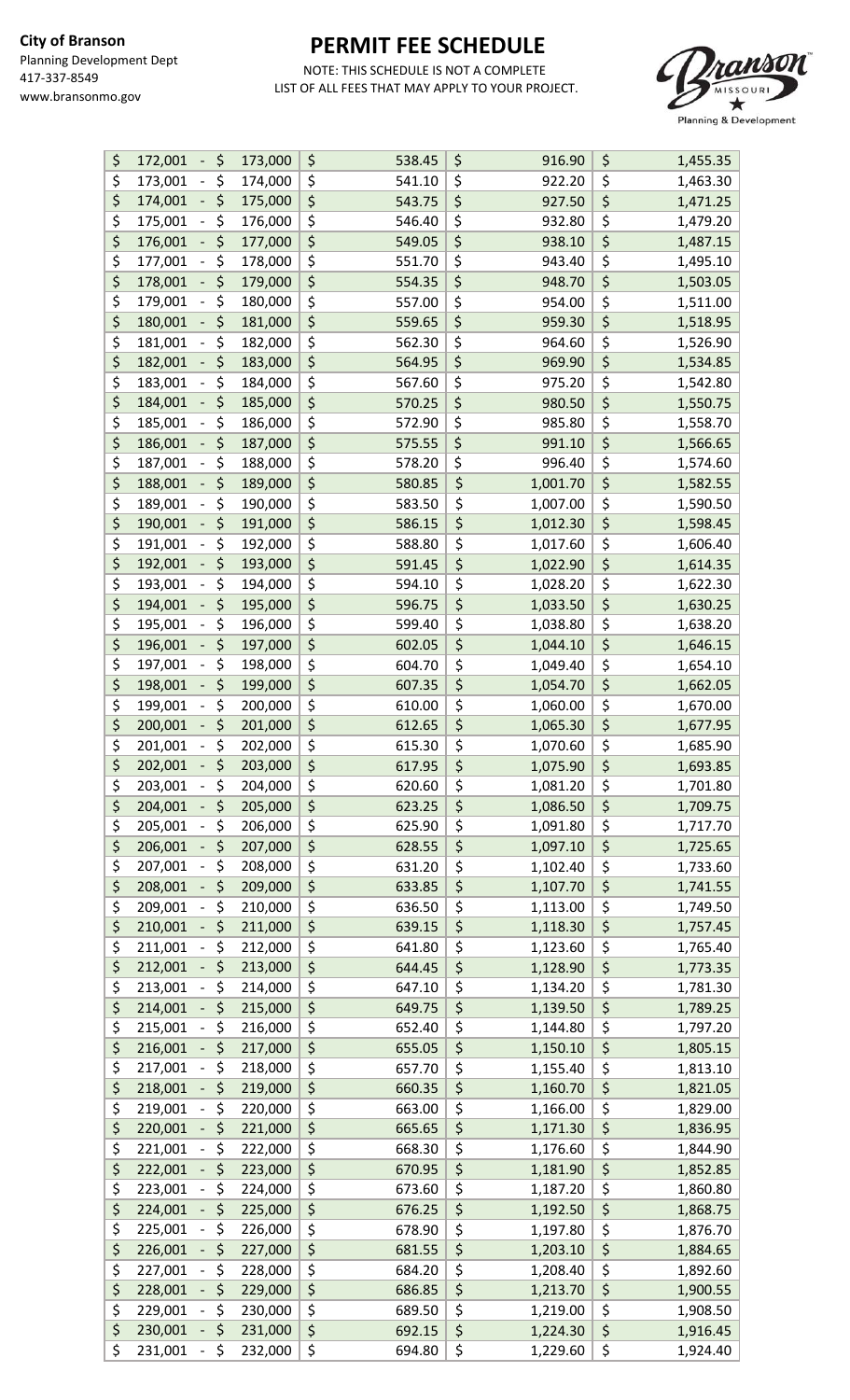

| \$                                  | 232,001<br>\$<br>$\overline{\phantom{0}}$ | 233,000 | \$<br>697.45 | \$<br>1,234.90                                  | \$<br>1,932.35 |
|-------------------------------------|-------------------------------------------|---------|--------------|-------------------------------------------------|----------------|
| \$                                  | \$<br>233,001<br>$\overline{\phantom{a}}$ | 234,000 | \$<br>700.10 | \$<br>1,240.20                                  | \$<br>1,940.30 |
| \$                                  | \$<br>234,001<br>$\overline{\phantom{0}}$ | 235,000 | \$<br>702.75 | \$<br>1,245.50                                  | \$<br>1,948.25 |
| \$                                  | \$<br>235,001                             | 236,000 | \$<br>705.40 | \$<br>1,250.80                                  | \$<br>1,956.20 |
| $\overline{\boldsymbol{\varsigma}}$ | \$<br>236,001<br>$\overline{\phantom{0}}$ | 237,000 | \$<br>708.05 | \$<br>1,256.10                                  | \$<br>1,964.15 |
| \$                                  | \$<br>237,001                             | 238,000 | \$<br>710.70 | \$<br>1,261.40                                  | \$<br>1,972.10 |
|                                     |                                           |         |              |                                                 |                |
| \$                                  | \$<br>238,001                             | 239,000 | \$<br>713.35 | \$<br>1,266.70                                  | \$<br>1,980.05 |
| $\overline{\boldsymbol{\zeta}}$     | \$<br>239,001                             | 240,000 | \$<br>716.00 | \$<br>1,272.00                                  | \$<br>1,988.00 |
| \$                                  | \$<br>240,001                             | 241,000 | \$<br>718.65 | $\overline{\boldsymbol{\varsigma}}$<br>1,277.30 | \$<br>1,995.95 |
| \$                                  | \$<br>241,001<br>$\qquad \qquad -$        | 242,000 | \$<br>721.30 | \$<br>1,282.60                                  | \$<br>2,003.90 |
| \$                                  | \$<br>242,001<br>$\overline{\phantom{0}}$ | 243,000 | \$<br>723.95 | \$<br>1,287.90                                  | \$<br>2,011.85 |
| \$                                  | \$<br>243,001<br>$\overline{\phantom{0}}$ | 244,000 | \$<br>726.60 | \$<br>1,293.20                                  | \$<br>2,019.80 |
| \$                                  | \$<br>244,001                             | 245,000 | \$<br>729.25 | \$<br>1,298.50                                  | \$<br>2,027.75 |
| \$                                  | \$<br>245,001                             | 246,000 | \$<br>731.90 | \$<br>1,303.80                                  | \$<br>2,035.70 |
| $\overline{\boldsymbol{\varsigma}}$ | \$<br>246,001                             | 247,000 | \$<br>734.55 | \$<br>1,309.10                                  | \$<br>2,043.65 |
| \$                                  | \$<br>247,001                             | 248,000 | \$<br>737.20 | \$<br>1,314.40                                  | \$<br>2,051.60 |
| \$                                  | \$<br>248,001<br>$\blacksquare$           | 249,000 | \$<br>739.85 | \$<br>1,319.70                                  | \$<br>2,059.55 |
| \$                                  |                                           |         | \$           | \$                                              | \$             |
|                                     | \$<br>249,001                             | 250,000 | 742.50       | 1,325.00                                        | 2,067.50       |
| \$                                  | \$<br>250,001                             | 251,000 | \$<br>745.15 | \$<br>1,330.30                                  | \$<br>2,075.45 |
| \$                                  | \$<br>251,001                             | 252,000 | \$<br>747.80 | \$<br>1,335.60                                  | \$<br>2,083.40 |
| \$                                  | \$<br>252,001<br>$\overline{\phantom{0}}$ | 253,000 | \$<br>750.45 | \$<br>1,340.90                                  | \$<br>2,091.35 |
| \$                                  | \$<br>253,001                             | 254,000 | \$<br>753.10 | \$<br>1,346.20                                  | \$<br>2,099.30 |
| \$                                  | \$<br>254,001<br>$\overline{\phantom{0}}$ | 255,000 | \$<br>755.75 | \$<br>1,351.50                                  | \$<br>2,107.25 |
| \$                                  | \$<br>255,001<br>$\overline{\phantom{a}}$ | 256,000 | \$<br>758.40 | \$<br>1,356.80                                  | \$<br>2,115.20 |
| \$                                  | \$<br>256,001                             | 257,000 | \$<br>761.05 | \$<br>1,362.10                                  | \$<br>2,123.15 |
| \$                                  | \$<br>257,001                             | 258,000 | \$<br>763.70 | \$<br>1,367.40                                  | \$<br>2,131.10 |
| \$                                  | \$<br>258,001<br>$\overline{\phantom{0}}$ | 259,000 | \$<br>766.35 | \$<br>1,372.70                                  | \$<br>2,139.05 |
| \$                                  | \$<br>259,001                             | 260,000 | \$<br>769.00 | \$<br>1,378.00                                  | \$<br>2,147.00 |
| \$                                  | \$<br>260,001                             | 261,000 | \$<br>771.65 | \$<br>1,383.30                                  | \$<br>2,154.95 |
| \$                                  | \$<br>261,001                             | 262,000 | \$           | \$                                              | \$             |
| \$                                  |                                           |         | 774.30       | 1,388.60<br>\$                                  | 2,162.90<br>\$ |
|                                     | \$<br>262,001<br>$\overline{\phantom{a}}$ | 263,000 | \$<br>776.95 | 1,393.90                                        | 2,170.85       |
| \$                                  | 263,001<br>\$<br>$\qquad \qquad -$        | 264,000 | \$<br>779.60 | \$<br>1,399.20                                  | \$<br>2,178.80 |
| \$                                  | \$<br>264,001                             | 265,000 | \$<br>782.25 | \$<br>1,404.50                                  | \$<br>2,186.75 |
| \$                                  | \$<br>265,001                             | 266,000 | \$<br>784.90 | \$<br>1,409.80                                  | \$<br>2,194.70 |
| \$                                  | \$<br>266,001                             | 267,000 | \$<br>787.55 | \$<br>1,415.10                                  | \$<br>2,202.65 |
| \$                                  | \$<br>267,001<br>$\qquad \qquad -$        | 268,000 | \$<br>790.20 | \$<br>1,420.40                                  | \$<br>2,210.60 |
| \$                                  | \$<br>268,001                             | 269,000 | \$<br>792.85 | \$<br>1,425.70                                  | \$<br>2,218.55 |
| \$                                  | \$<br>269,001                             | 270,000 | \$<br>795.50 | \$<br>1,431.00                                  | \$<br>2,226.50 |
| \$                                  | \$<br>270,001                             | 271,000 | \$<br>798.15 | \$<br>1,436.30                                  | \$<br>2,234.45 |
| \$                                  | \$<br>271,001                             | 272,000 | \$<br>800.80 | \$<br>1,441.60                                  | \$<br>2,242.40 |
| \$                                  | \$<br>272,001                             | 273,000 | \$<br>803.45 | \$<br>1,446.90                                  | \$<br>2,250.35 |
| \$                                  | \$<br>273,001                             | 274,000 | \$<br>806.10 | \$<br>1,452.20                                  | \$<br>2,258.30 |
| \$                                  | \$<br>274,001<br>$\overline{\phantom{0}}$ | 275,000 | \$<br>808.75 | \$<br>1,457.50                                  | \$<br>2,266.25 |
| \$                                  | \$<br>275,001                             | 276,000 | \$<br>811.40 | \$<br>1,462.80                                  | \$<br>2,274.20 |
| \$                                  | \$<br>276,001                             | 277,000 | \$<br>814.05 | \$<br>1,468.10                                  | \$             |
|                                     |                                           |         |              |                                                 | 2,282.15       |
| \$                                  | \$<br>277,001<br>$\qquad \qquad -$        | 278,000 | \$<br>816.70 | \$<br>1,473.40                                  | \$<br>2,290.10 |
| \$                                  | \$<br>278,001                             | 279,000 | \$<br>819.35 | \$<br>1,478.70                                  | \$<br>2,298.05 |
| \$                                  | \$<br>279,001<br>$\qquad \qquad -$        | 280,000 | \$<br>822.00 | \$<br>1,484.00                                  | \$<br>2,306.00 |
| \$                                  | \$<br>280,001<br>$\overline{\phantom{0}}$ | 281,000 | \$<br>824.65 | \$<br>1,489.30                                  | \$<br>2,313.95 |
| \$                                  | \$<br>281,001                             | 282,000 | \$<br>827.30 | \$<br>1,494.60                                  | \$<br>2,321.90 |
| \$                                  | \$<br>282,001                             | 283,000 | \$<br>829.95 | \$<br>1,499.90                                  | \$<br>2,329.85 |
| \$                                  | \$<br>283,001<br>$\qquad \qquad -$        | 284,000 | \$<br>832.60 | \$<br>1,505.20                                  | \$<br>2,337.80 |
| \$                                  | \$<br>284,001<br>÷                        | 285,000 | \$<br>835.25 | \$<br>1,510.50                                  | \$<br>2,345.75 |
| \$                                  | \$<br>285,001                             | 286,000 | \$<br>837.90 | \$<br>1,515.80                                  | \$<br>2,353.70 |
| $\overline{\boldsymbol{\varsigma}}$ | \$<br>286,001<br>-                        | 287,000 | \$<br>840.55 | \$<br>1,521.10                                  | \$<br>2,361.65 |
| \$                                  | \$<br>287,001                             | 288,000 | \$<br>843.20 | \$<br>1,526.40                                  | \$<br>2,369.60 |
| \$                                  | \$<br>288,001                             | 289,000 | \$<br>845.85 | \$<br>1,531.70                                  | \$<br>2,377.55 |
| $\overline{\boldsymbol{\zeta}}$     | \$<br>289,001                             | 290,000 | \$<br>848.50 | \$<br>1,537.00                                  | \$<br>2,385.50 |
| \$                                  | \$<br>290,001                             | 291,000 | \$<br>851.15 | $\overline{\boldsymbol{\zeta}}$<br>1,542.30     | \$             |
|                                     | $\overline{\phantom{0}}$                  |         |              |                                                 | 2,393.45       |
| \$                                  | - \$<br>291,001                           | 292,000 | \$<br>853.80 | \$<br>1,547.60                                  | \$<br>2,401.40 |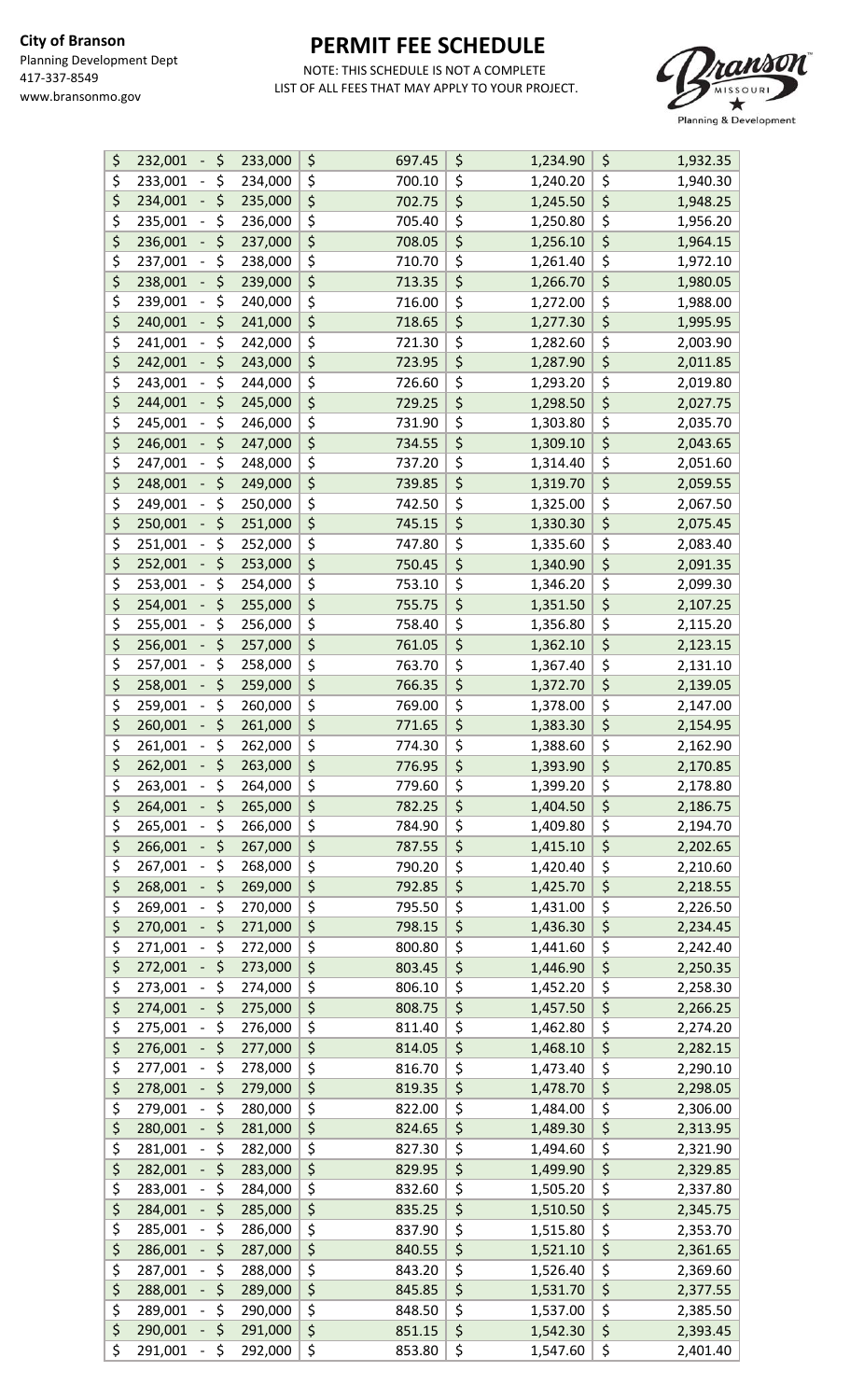

| \$                                  | 292,001<br>\$<br>$\blacksquare$               | 293,000 | \$<br>856.45   | \$<br>1,552.90 | \$<br>2,409.35 |
|-------------------------------------|-----------------------------------------------|---------|----------------|----------------|----------------|
| \$                                  | \$<br>293,001<br>$\qquad \qquad -$            | 294,000 | \$<br>859.10   | \$<br>1,558.20 | \$<br>2,417.30 |
| \$                                  | \$<br>294,001                                 | 295,000 | \$<br>861.75   | \$<br>1,563.50 | \$<br>2,425.25 |
| \$                                  | \$<br>295,001<br>$\overline{\phantom{0}}$     | 296,000 | \$<br>864.40   | \$<br>1,568.80 | \$<br>2,433.20 |
| \$                                  | \$<br>296,001                                 | 297,000 | \$<br>867.05   | \$<br>1,574.10 | \$<br>2,441.15 |
| \$                                  | \$<br>297,001                                 | 298,000 | \$<br>869.70   | \$<br>1,579.40 | \$<br>2,449.10 |
| \$                                  | \$<br>298,001                                 | 299,000 | \$<br>872.35   | \$<br>1,584.70 | \$<br>2,457.05 |
| $\overline{\boldsymbol{\zeta}}$     | \$<br>299,001                                 | 300,000 | \$             | \$             | \$             |
|                                     |                                               |         | 875.00         | 1,590.00       | 2,465.00       |
| $\overline{\boldsymbol{\varsigma}}$ | \$<br>300,001                                 | 301,000 | \$<br>877.65   | \$<br>1,595.30 | \$<br>2,472.95 |
| \$                                  | \$<br>301,001<br>$\qquad \qquad -$            | 302,000 | \$<br>880.30   | \$<br>1,600.60 | \$<br>2,480.90 |
| \$                                  | \$<br>302,001<br>-                            | 303,000 | \$<br>882.95   | \$<br>1,605.90 | \$<br>2,488.85 |
| \$                                  | \$<br>303,001<br>-                            | 304,000 | \$<br>885.60   | \$<br>1,611.20 | \$<br>2,496.80 |
| \$                                  | \$<br>304,001                                 | 305,000 | \$<br>888.25   | \$<br>1,616.50 | \$<br>2,504.75 |
| \$                                  | \$<br>305,001<br>$\overline{\phantom{0}}$     | 306,000 | \$<br>890.90   | \$<br>1,621.80 | \$<br>2,512.70 |
| $\overline{\boldsymbol{\varsigma}}$ | \$<br>306,001                                 | 307,000 | \$<br>893.55   | \$<br>1,627.10 | \$<br>2,520.65 |
| \$                                  | \$<br>307,001                                 | 308,000 | \$<br>896.20   | \$<br>1,632.40 | \$<br>2,528.60 |
| \$                                  | \$<br>308,001<br>-                            | 309,000 | \$<br>898.85   | \$<br>1,637.70 | \$<br>2,536.55 |
| \$                                  | \$<br>309,001<br>-                            | 310,000 | \$<br>901.50   | \$<br>1,643.00 | \$<br>2,544.50 |
| \$                                  | \$<br>310,001                                 | 311,000 | \$<br>904.15   | \$<br>1,648.30 | \$<br>2,552.45 |
| \$                                  | \$<br>311,001<br>$\qquad \qquad \blacksquare$ | 312,000 | \$<br>906.80   | \$<br>1,653.60 | \$<br>2,560.40 |
| \$                                  | \$<br>312,001<br>$\overline{\phantom{0}}$     | 313,000 | \$<br>909.45   | \$<br>1,658.90 | \$<br>2,568.35 |
| \$                                  | \$<br>313,001<br>$\qquad \qquad -$            | 314,000 | \$<br>912.10   | \$<br>1,664.20 | \$<br>2,576.30 |
| \$                                  | \$<br>314,001<br>$\overline{\phantom{0}}$     | 315,000 | \$<br>914.75   | \$             | \$             |
|                                     |                                               |         |                | 1,669.50       | 2,584.25       |
| \$                                  | \$<br>315,001<br>-                            | 316,000 | \$<br>917.40   | \$<br>1,674.80 | \$<br>2,592.20 |
| \$                                  | \$<br>316,001                                 | 317,000 | \$<br>920.05   | \$<br>1,680.10 | \$<br>2,600.15 |
| \$                                  | \$<br>317,001<br>-                            | 318,000 | \$<br>922.70   | \$<br>1,685.40 | \$<br>2,608.10 |
| \$                                  | \$<br>318,001<br>$\overline{\phantom{0}}$     | 319,000 | \$<br>925.35   | \$<br>1,690.70 | \$<br>2,616.05 |
| \$                                  | \$<br>319,001<br>-                            | 320,000 | \$<br>928.00   | \$<br>1,696.00 | \$<br>2,624.00 |
| \$                                  | \$<br>320,001<br>$\overline{\phantom{0}}$     | 321,000 | \$<br>930.65   | \$<br>1,701.30 | \$<br>2,631.95 |
| \$                                  | \$<br>321,001                                 | 322,000 | \$<br>933.30   | \$<br>1,706.60 | \$<br>2,639.90 |
| \$                                  | \$<br>322,001<br>-                            | 323,000 | \$<br>935.95   | \$<br>1,711.90 | \$<br>2,647.85 |
| \$                                  | \$<br>323,001<br>$\qquad \qquad -$            | 324,000 | \$<br>938.60   | \$<br>1,717.20 | \$<br>2,655.80 |
| \$                                  | \$<br>324,001                                 | 325,000 | \$<br>941.25   | \$<br>1,722.50 | \$<br>2,663.75 |
| \$                                  | \$<br>325,001<br>$\overline{\phantom{0}}$     | 326,000 | \$<br>943.90   | \$<br>1,727.80 | \$<br>2,671.70 |
| \$                                  | \$<br>326,001<br>-                            | 327,000 | \$<br>946.55   | \$<br>1,733.10 | \$<br>2,679.65 |
| \$                                  | \$<br>327,001<br>$\overline{\phantom{a}}$     | 328,000 | \$<br>949.20   | \$<br>1,738.40 | \$<br>2,687.60 |
| \$                                  | \$<br>328,001                                 | 329,000 | \$<br>951.85   | \$<br>1,743.70 | \$<br>2,695.55 |
| \$                                  | \$<br>329,001                                 | 330,000 | \$<br>954.50   | \$<br>1,749.00 | \$<br>2,703.50 |
| \$                                  | \$<br>330,001<br>-                            | 331,000 | \$<br>957.15   | \$<br>1,754.30 | \$<br>2,711.45 |
| \$                                  | \$<br>331,001                                 | 332,000 | \$<br>959.80   | \$<br>1,759.60 | \$<br>2,719.40 |
| \$                                  | \$<br>332,001<br>$\overline{\phantom{0}}$     | 333,000 | \$<br>962.45   | \$<br>1,764.90 | \$<br>2,727.35 |
| \$                                  | \$<br>333,001                                 | 334,000 | \$<br>965.10   | \$<br>1,770.20 | \$<br>2,735.30 |
|                                     | \$                                            |         |                |                |                |
| \$                                  | 334,001                                       | 335,000 | \$<br>967.75   | \$<br>1,775.50 | \$<br>2,743.25 |
| \$                                  | \$<br>335,001                                 | 336,000 | \$<br>970.40   | \$<br>1,780.80 | \$<br>2,751.20 |
| \$                                  | \$<br>336,001<br>-                            | 337,000 | \$<br>973.05   | \$<br>1,786.10 | \$<br>2,759.15 |
| \$                                  | \$<br>337,001                                 | 338,000 | \$<br>975.70   | \$<br>1,791.40 | \$<br>2,767.10 |
| \$                                  | \$<br>338,001                                 | 339,000 | \$<br>978.35   | \$<br>1,796.70 | \$<br>2,775.05 |
| \$                                  | \$<br>339,001<br>$\qquad \qquad -$            | 340,000 | \$<br>981.00   | \$<br>1,802.00 | \$<br>2,783.00 |
| \$                                  | \$<br>340,001                                 | 341,000 | \$<br>983.65   | \$<br>1,807.30 | \$<br>2,790.95 |
| \$                                  | \$<br>341,001                                 | 342,000 | \$<br>986.30   | \$<br>1,812.60 | \$<br>2,798.90 |
| \$                                  | \$<br>342,001                                 | 343,000 | \$<br>988.95   | \$<br>1,817.90 | \$<br>2,806.85 |
| \$                                  | \$<br>343,001                                 | 344,000 | \$<br>991.60   | \$<br>1,823.20 | \$<br>2,814.80 |
| \$                                  | \$<br>344,001                                 | 345,000 | \$<br>994.25   | \$<br>1,828.50 | \$<br>2,822.75 |
| \$                                  | \$<br>345,001                                 | 346,000 | \$<br>996.90   | \$<br>1,833.80 | \$<br>2,830.70 |
| \$                                  | \$<br>346,001                                 | 347,000 | \$<br>999.55   | \$<br>1,839.10 | \$<br>2,838.65 |
| \$                                  | \$<br>347,001                                 | 348,000 | \$<br>1,002.20 | \$<br>1,844.40 | \$<br>2,846.60 |
| \$                                  | \$<br>348,001                                 | 349,000 | \$<br>1,004.85 | \$<br>1,849.70 | \$<br>2,854.55 |
| \$                                  | \$<br>349,001<br>$\overline{\phantom{0}}$     | 350,000 | \$<br>1,007.50 | \$<br>1,855.00 | \$<br>2,862.50 |
| \$                                  | \$<br>350,001<br>-                            | 351,000 | \$<br>1,010.15 | \$<br>1,860.30 | \$<br>2,870.45 |
| \$                                  | $-$ \$<br>351,001                             | 352,000 | \$<br>1,012.80 | \$<br>1,865.60 | \$<br>2,878.40 |
|                                     |                                               |         |                |                |                |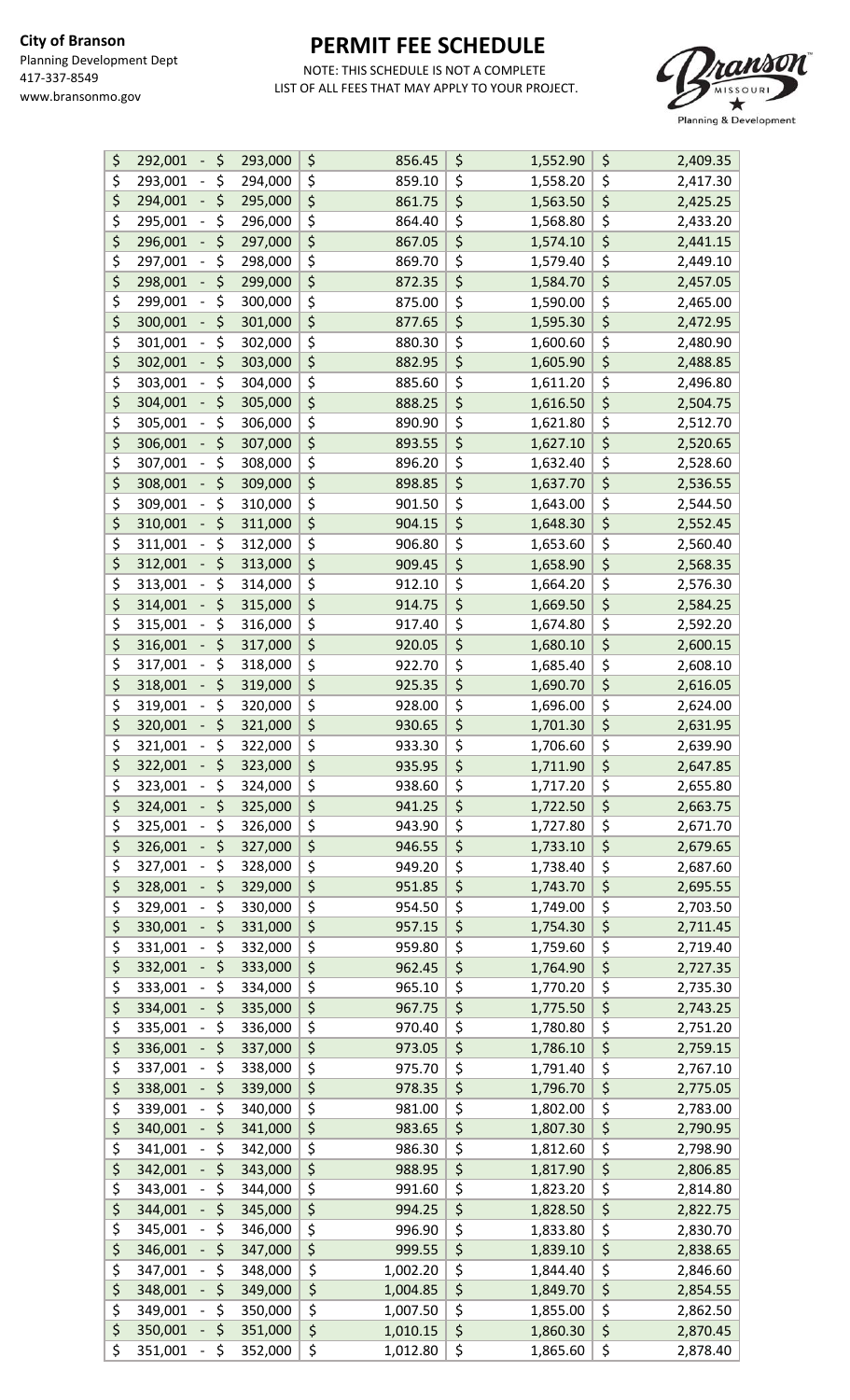

| \$<br>352,001<br>\$<br>$\overline{\phantom{a}}$     | 353,000 | \$<br>1,015.45 | \$<br>1,870.90 | \$<br>2,886.35 |
|-----------------------------------------------------|---------|----------------|----------------|----------------|
| \$<br>\$<br>353,001<br>$\qquad \qquad -$            | 354,000 | \$<br>1,018.10 | \$<br>1,876.20 | \$<br>2,894.30 |
| \$<br>\$<br>354,001                                 | 355,000 | \$<br>1,020.75 | \$<br>1,881.50 | \$<br>2,902.25 |
| \$<br>\$<br>355,001<br>$\overline{\phantom{0}}$     | 356,000 | \$<br>1,023.40 | \$<br>1,886.80 | \$<br>2,910.20 |
| \$<br>\$<br>356,001                                 | 357,000 | \$<br>1,026.05 | \$<br>1,892.10 | \$<br>2,918.15 |
| \$<br>\$<br>357,001                                 | 358,000 | \$<br>1,028.70 | \$<br>1,897.40 | \$<br>2,926.10 |
| \$<br>\$<br>358,001                                 | 359,000 | \$<br>1,031.35 | \$<br>1,902.70 | \$<br>2,934.05 |
| \$<br>\$<br>359,001                                 |         | \$             | \$             | \$             |
| -                                                   | 360,000 | 1,034.00       | 1,908.00       | 2,942.00       |
| \$<br>\$<br>360,001                                 | 361,000 | \$<br>1,036.65 | \$<br>1,913.30 | \$<br>2,949.95 |
| \$<br>\$<br>361,001<br>$\qquad \qquad -$            | 362,000 | \$<br>1,039.30 | \$<br>1,918.60 | \$<br>2,957.90 |
| \$<br>\$<br>362,001<br>-                            | 363,000 | \$<br>1,041.95 | \$<br>1,923.90 | \$<br>2,965.85 |
| \$<br>\$<br>363,001                                 | 364,000 | \$<br>1,044.60 | \$<br>1,929.20 | \$<br>2,973.80 |
| \$<br>\$<br>364,001                                 | 365,000 | \$<br>1,047.25 | \$<br>1,934.50 | \$<br>2,981.75 |
| \$<br>\$<br>365,001<br>-                            | 366,000 | \$<br>1,049.90 | \$<br>1,939.80 | \$<br>2,989.70 |
| \$<br>\$<br>366,001                                 | 367,000 | \$<br>1,052.55 | \$<br>1,945.10 | \$<br>2,997.65 |
| \$<br>\$<br>367,001                                 | 368,000 | \$<br>1,055.20 | \$<br>1,950.40 | \$<br>3,005.60 |
| \$<br>\$<br>368,001<br>-                            | 369,000 | \$<br>1,057.85 | \$<br>1,955.70 | \$<br>3,013.55 |
| \$<br>\$<br>369,001                                 | 370,000 | \$<br>1,060.50 | \$<br>1,961.00 | \$<br>3,021.50 |
| \$<br>\$<br>370,001                                 | 371,000 | \$<br>1,063.15 | \$<br>1,966.30 | \$<br>3,029.45 |
| \$<br>\$<br>371,001<br>$\qquad \qquad -$            | 372,000 | \$<br>1,065.80 | \$<br>1,971.60 | \$<br>3,037.40 |
| \$<br>\$<br>372,001                                 | 373,000 | \$<br>1,068.45 | \$<br>1,976.90 | \$<br>3,045.35 |
| \$<br>\$<br>373,001<br>$\qquad \qquad \blacksquare$ | 374,000 | \$<br>1,071.10 | \$<br>1,982.20 | \$<br>3,053.30 |
| \$<br>\$<br>374,001                                 | 375,000 | \$             |                | \$             |
| -                                                   |         | 1,073.75       | \$<br>1,987.50 | 3,061.25       |
| \$<br>\$<br>375,001                                 | 376,000 | \$<br>1,076.40 | \$<br>1,992.80 | \$<br>3,069.20 |
| \$<br>\$<br>376,001                                 | 377,000 | \$<br>1,079.05 | \$<br>1,998.10 | \$<br>3,077.15 |
| \$<br>\$<br>377,001                                 | 378,000 | \$<br>1,081.70 | \$<br>2,003.40 | \$<br>3,085.10 |
| \$<br>\$<br>378,001<br>-                            | 379,000 | \$<br>1,084.35 | \$<br>2,008.70 | \$<br>3,093.05 |
| \$<br>\$<br>379,001                                 | 380,000 | \$<br>1,087.00 | \$<br>2,014.00 | \$<br>3,101.00 |
| \$<br>\$<br>380,001<br>$\overline{\phantom{0}}$     | 381,000 | \$<br>1,089.65 | \$<br>2,019.30 | \$<br>3,108.95 |
| \$<br>\$<br>381,001                                 | 382,000 | \$<br>1,092.30 | \$<br>2,024.60 | \$<br>3,116.90 |
| \$<br>\$<br>382,001                                 | 383,000 | \$<br>1,094.95 | \$<br>2,029.90 | \$<br>3,124.85 |
| \$<br>383,001<br>\$<br>-                            | 384,000 | \$<br>1,097.60 | \$<br>2,035.20 | \$<br>3,132.80 |
| \$<br>\$<br>384,001                                 | 385,000 | \$<br>1,100.25 | \$<br>2,040.50 | \$<br>3,140.75 |
| \$<br>\$<br>385,001                                 | 386,000 | \$<br>1,102.90 | \$<br>2,045.80 | \$<br>3,148.70 |
| \$<br>\$<br>386,001<br>$\overline{\phantom{0}}$     | 387,000 | \$<br>1,105.55 | \$<br>2,051.10 | \$<br>3,156.65 |
| \$<br>\$<br>387,001<br>-                            | 388,000 | \$<br>1,108.20 | \$<br>2,056.40 | \$<br>3,164.60 |
| \$<br>\$<br>388,001                                 | 389,000 | \$<br>1,110.85 | \$<br>2,061.70 | \$<br>3,172.55 |
| \$<br>\$<br>389,001                                 | 390,000 | \$<br>1,113.50 | \$<br>2,067.00 | \$<br>3,180.50 |
| \$<br>\$<br>390,001<br>-                            | 391,000 | \$<br>1,116.15 | \$<br>2,072.30 | \$<br>3,188.45 |
| \$<br>\$<br>391,001                                 |         | \$             | \$             | \$             |
|                                                     | 392,000 | 1,118.80       | 2,077.60       | 3,196.40       |
| \$<br>\$<br>392,001<br>$\overline{\phantom{0}}$     | 393,000 | \$<br>1,121.45 | \$<br>2,082.90 | \$<br>3,204.35 |
| \$<br>\$<br>393,001                                 | 394,000 | \$<br>1,124.10 | \$<br>2,088.20 | \$<br>3,212.30 |
| \$<br>\$<br>394,001                                 | 395,000 | \$<br>1,126.75 | \$<br>2,093.50 | \$<br>3,220.25 |
| \$<br>\$<br>395,001                                 | 396,000 | \$<br>1,129.40 | \$<br>2,098.80 | \$<br>3,228.20 |
| \$<br>\$<br>396,001<br>-                            | 397,000 | \$<br>1,132.05 | \$<br>2,104.10 | \$<br>3,236.15 |
| \$<br>\$<br>397,001                                 | 398,000 | \$<br>1,134.70 | \$<br>2,109.40 | \$<br>3,244.10 |
| \$<br>\$<br>398,001                                 | 399,000 | \$<br>1,137.35 | \$<br>2,114.70 | \$<br>3,252.05 |
| \$<br>\$<br>399,001<br>$\qquad \qquad -$            | 400,000 | \$<br>1,140.00 | \$<br>2,120.00 | \$<br>3,260.00 |
| \$<br>\$<br>400,001                                 | 401,000 | \$<br>1,142.65 | \$<br>2,125.30 | \$<br>3,267.95 |
| \$<br>\$<br>401,001                                 | 402,000 | \$<br>1,145.30 | \$<br>2,130.60 | \$<br>3,275.90 |
| \$<br>\$<br>402,001                                 | 403,000 | \$<br>1,147.95 | \$<br>2,135.90 | \$<br>3,283.85 |
| \$<br>\$<br>403,001                                 | 404,000 | \$<br>1,150.60 | \$<br>2,141.20 | \$<br>3,291.80 |
| \$<br>\$<br>404,001                                 | 405,000 | \$<br>1,153.25 | \$<br>2,146.50 | \$<br>3,299.75 |
| \$<br>\$<br>405,001                                 | 406,000 | \$<br>1,155.90 | \$<br>2,151.80 | \$<br>3,307.70 |
| \$<br>\$<br>406,001                                 | 407,000 | \$<br>1,158.55 | \$<br>2,157.10 | \$<br>3,315.65 |
| \$<br>\$<br>407,001                                 | 408,000 | \$<br>1,161.20 | \$<br>2,162.40 | \$<br>3,323.60 |
| \$<br>\$<br>408,001                                 | 409,000 | \$<br>1,163.85 | \$<br>2,167.70 | \$             |
| \$<br>\$<br>409,001                                 |         | \$             |                | 3,331.55       |
| -                                                   | 410,000 | 1,166.50       | \$<br>2,173.00 | \$<br>3,339.50 |
| \$<br>\$<br>410,001<br>$\overline{\phantom{0}}$     | 411,000 | \$<br>1,169.15 | \$<br>2,178.30 | \$<br>3,347.45 |
| \$<br>\$<br>411,001<br>$\sim$                       | 412,000 | \$<br>1,171.80 | \$<br>2,183.60 | \$<br>3,355.40 |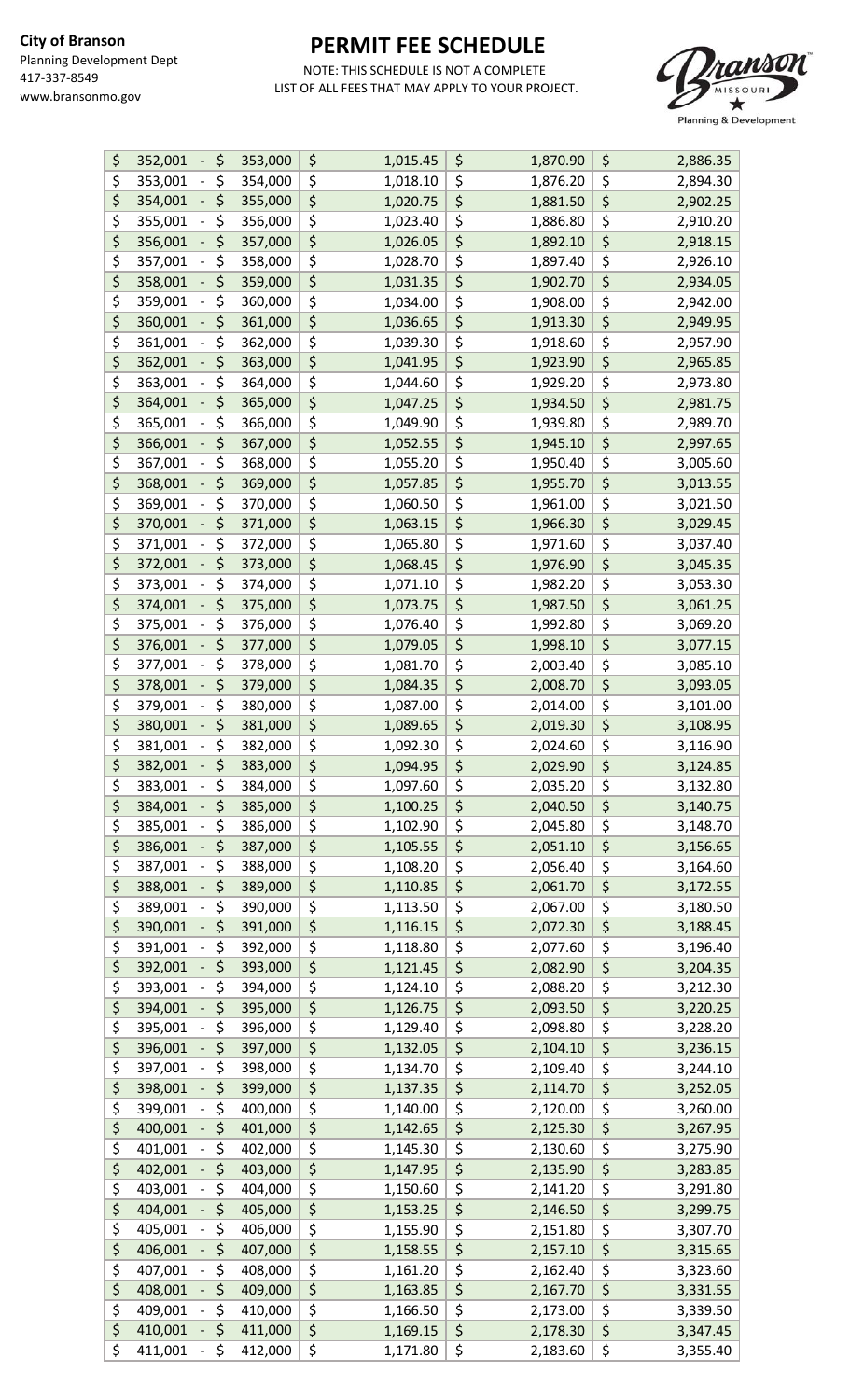

| \$                              | \$<br>412,001 | 413,000 | \$<br>1,174.45 | \$<br>2,188.90 | \$<br>3,363.35 |
|---------------------------------|---------------|---------|----------------|----------------|----------------|
| \$                              | \$<br>413,001 | 414,000 | \$<br>1,177.10 | \$<br>2,194.20 | \$<br>3,371.30 |
| \$                              | \$<br>414,001 | 415,000 | \$<br>1,179.75 | \$<br>2,199.50 | \$<br>3,379.25 |
| \$                              | \$<br>415,001 | 416,000 | \$<br>1,182.40 | \$<br>2,204.80 | \$<br>3,387.20 |
| \$                              | \$<br>416,001 | 417,000 | \$<br>1,185.05 | \$<br>2,210.10 | \$<br>3,395.15 |
| \$                              | \$<br>417,001 | 418,000 | \$<br>1,187.70 | \$<br>2,215.40 | \$<br>3,403.10 |
|                                 |               |         |                |                |                |
| \$                              | \$<br>418,001 | 419,000 | \$<br>1,190.35 | \$<br>2,220.70 | \$<br>3,411.05 |
| \$                              | \$<br>419,001 | 420,000 | \$<br>1,193.00 | \$<br>2,226.00 | \$<br>3,419.00 |
| \$                              | \$<br>420,001 | 421,000 | \$<br>1,195.65 | \$<br>2,231.30 | \$<br>3,426.95 |
| \$                              | \$<br>421,001 | 422,000 | \$<br>1,198.30 | \$<br>2,236.60 | \$<br>3,434.90 |
| \$                              | \$<br>422,001 | 423,000 | \$<br>1,200.95 | \$<br>2,241.90 | \$<br>3,442.85 |
| \$                              | \$<br>423,001 | 424,000 | \$<br>1,203.60 | \$<br>2,247.20 | \$<br>3,450.80 |
| \$                              | \$<br>424,001 | 425,000 | \$<br>1,206.25 | \$<br>2,252.50 | \$<br>3,458.75 |
| \$                              | \$<br>425,001 | 426,000 | \$<br>1,208.90 | \$<br>2,257.80 | \$<br>3,466.70 |
| \$                              | \$<br>426,001 | 427,000 | \$<br>1,211.55 | \$<br>2,263.10 | \$<br>3,474.65 |
| \$                              | \$<br>427,001 | 428,000 | \$<br>1,214.20 | \$<br>2,268.40 | \$<br>3,482.60 |
| \$                              | \$<br>428,001 | 429,000 | \$<br>1,216.85 | \$<br>2,273.70 | \$<br>3,490.55 |
|                                 |               |         |                |                |                |
| \$                              | \$<br>429,001 | 430,000 | \$<br>1,219.50 | \$<br>2,279.00 | \$<br>3,498.50 |
| \$                              | \$<br>430,001 | 431,000 | \$<br>1,222.15 | \$<br>2,284.30 | \$<br>3,506.45 |
| \$                              | \$<br>431,001 | 432,000 | \$<br>1,224.80 | \$<br>2,289.60 | \$<br>3,514.40 |
| \$                              | \$<br>432,001 | 433,000 | \$<br>1,227.45 | \$<br>2,294.90 | \$<br>3,522.35 |
| \$                              | \$<br>433,001 | 434,000 | \$<br>1,230.10 | \$<br>2,300.20 | \$<br>3,530.30 |
| \$                              | \$<br>434,001 | 435,000 | \$<br>1,232.75 | \$<br>2,305.50 | \$<br>3,538.25 |
| \$                              | \$<br>435,001 | 436,000 | \$<br>1,235.40 | \$<br>2,310.80 | \$<br>3,546.20 |
| \$                              | \$<br>436,001 | 437,000 | \$<br>1,238.05 | \$<br>2,316.10 | \$<br>3,554.15 |
| \$                              | \$<br>437,001 | 438,000 | \$<br>1,240.70 | \$<br>2,321.40 | \$<br>3,562.10 |
| \$                              | \$<br>438,001 | 439,000 | \$<br>1,243.35 | \$<br>2,326.70 | \$<br>3,570.05 |
| \$                              | \$<br>439,001 | 440,000 | \$<br>1,246.00 | \$<br>2,332.00 | \$<br>3,578.00 |
| \$                              | \$<br>440,001 |         |                |                |                |
|                                 |               | 441,000 | \$<br>1,248.65 | \$<br>2,337.30 | \$<br>3,585.95 |
| \$                              | \$<br>441,001 | 442,000 | \$<br>1,251.30 | \$<br>2,342.60 | \$<br>3,593.90 |
| \$                              | \$<br>442,001 | 443,000 | \$<br>1,253.95 | \$<br>2,347.90 | \$<br>3,601.85 |
| \$                              | \$<br>443,001 | 444,000 | \$<br>1,256.60 | \$<br>2,353.20 | \$<br>3,609.80 |
| \$                              | \$<br>444,001 | 445,000 | \$<br>1,259.25 | \$<br>2,358.50 | \$<br>3,617.75 |
| \$                              | \$<br>445,001 | 446,000 | \$<br>1,261.90 | \$<br>2,363.80 | \$<br>3,625.70 |
| \$                              | \$<br>446,001 | 447,000 | \$<br>1,264.55 | \$<br>2,369.10 | \$<br>3,633.65 |
| \$                              | \$<br>447,001 | 448,000 | \$<br>1,267.20 | \$<br>2,374.40 | \$<br>3,641.60 |
| \$                              | \$<br>448,001 | 449,000 | \$<br>1,269.85 | \$<br>2,379.70 | \$<br>3,649.55 |
| \$                              | \$<br>449,001 | 450,000 | \$<br>1,272.50 | \$<br>2,385.00 | \$<br>3,657.50 |
| \$                              | \$<br>450,001 | 451,000 | \$<br>1,275.15 | \$<br>2,390.30 | \$<br>3,665.45 |
| \$                              | \$<br>451,001 | 452,000 | \$<br>1,277.80 | \$<br>2,395.60 | \$<br>3,673.40 |
| \$                              | \$<br>452,001 | 453,000 | \$<br>1,280.45 | \$<br>2,400.90 | \$<br>3,681.35 |
| \$                              | \$<br>453,001 | 454,000 | \$<br>1,283.10 | \$<br>2,406.20 | \$<br>3,689.30 |
| \$                              | \$<br>454,001 | 455,000 | \$<br>1,285.75 | \$<br>2,411.50 | \$<br>3,697.25 |
| \$                              |               |         |                |                |                |
|                                 | \$<br>455,001 | 456,000 | \$<br>1,288.40 | \$<br>2,416.80 | \$<br>3,705.20 |
| \$                              | \$<br>456,001 | 457,000 | \$<br>1,291.05 | \$<br>2,422.10 | \$<br>3,713.15 |
| \$                              | \$<br>457,001 | 458,000 | \$<br>1,293.70 | \$<br>2,427.40 | \$<br>3,721.10 |
| \$                              | \$<br>458,001 | 459,000 | \$<br>1,296.35 | \$<br>2,432.70 | \$<br>3,729.05 |
| \$                              | \$<br>459,001 | 460,000 | \$<br>1,299.00 | \$<br>2,438.00 | \$<br>3,737.00 |
| \$                              | \$<br>460,001 | 461,000 | \$<br>1,301.65 | \$<br>2,443.30 | \$<br>3,744.95 |
| \$                              | \$<br>461,001 | 462,000 | \$<br>1,304.30 | \$<br>2,448.60 | \$<br>3,752.90 |
| \$                              | \$<br>462,001 | 463,000 | \$<br>1,306.95 | \$<br>2,453.90 | \$<br>3,760.85 |
| \$                              | \$<br>463,001 | 464,000 | \$<br>1,309.60 | \$<br>2,459.20 | \$<br>3,768.80 |
| \$                              | \$<br>464,001 | 465,000 | \$<br>1,312.25 | \$<br>2,464.50 | \$<br>3,776.75 |
| \$                              | \$<br>465,001 | 466,000 | \$<br>1,314.90 | \$<br>2,469.80 | \$<br>3,784.70 |
| \$                              | \$<br>466,001 | 467,000 | \$<br>1,317.55 | \$<br>2,475.10 | \$<br>3,792.65 |
| \$                              | \$<br>467,001 | 468,000 | \$<br>1,320.20 | \$<br>2,480.40 | \$<br>3,800.60 |
| \$                              | \$            | 469,000 |                |                | \$             |
| $\overline{\boldsymbol{\zeta}}$ | 468,001       |         | \$<br>1,322.85 | \$<br>2,485.70 | 3,808.55       |
|                                 | \$<br>469,001 | 470,000 | \$<br>1,325.50 | \$<br>2,491.00 | \$<br>3,816.50 |
| \$                              | \$<br>470,001 | 471,000 | \$<br>1,328.15 | \$<br>2,496.30 | \$<br>3,824.45 |
| \$                              | \$<br>471,001 | 472,000 | \$<br>1,330.80 | \$<br>2,501.60 | \$<br>3,832.40 |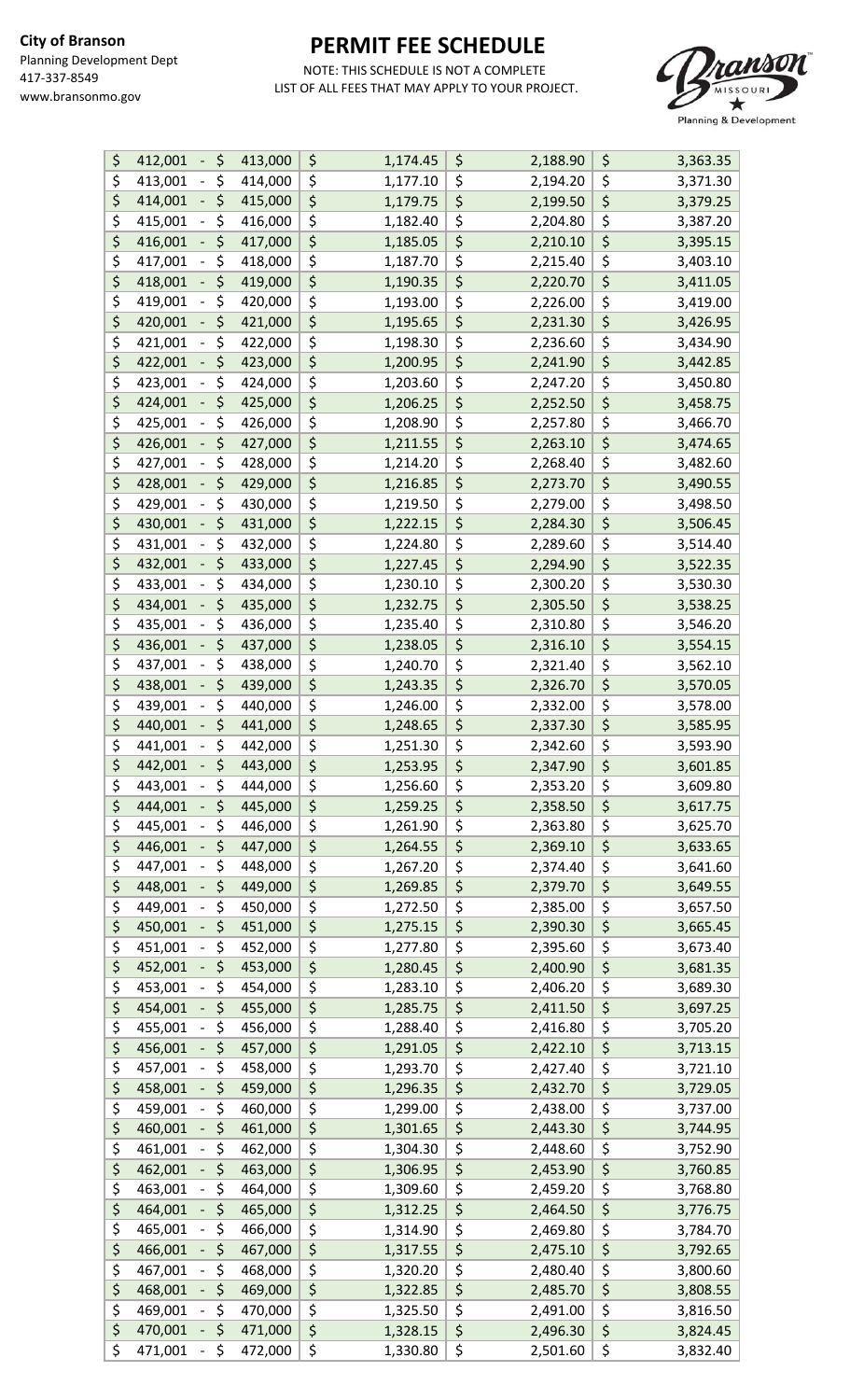

| \$<br>\$<br>472,001<br>$\overline{\phantom{a}}$ | 473,000 | \$<br>1,333.45 | \$<br>2,506.90 | \$<br>3,840.35 |
|-------------------------------------------------|---------|----------------|----------------|----------------|
| \$<br>\$<br>473,001<br>$\qquad \qquad -$        | 474,000 | \$<br>1,336.10 | \$<br>2,512.20 | \$<br>3,848.30 |
| \$<br>\$<br>474,001<br>$\overline{\phantom{a}}$ | 475,000 | \$<br>1,338.75 | \$<br>2,517.50 | \$<br>3,856.25 |
| \$<br>\$<br>475,001<br>-                        | 476,000 | \$<br>1,341.40 | \$<br>2,522.80 | \$<br>3,864.20 |
| \$<br>\$<br>476,001                             | 477,000 | \$<br>1,344.05 | \$<br>2,528.10 | \$<br>3,872.15 |
| \$<br>\$<br>477,001                             | 478,000 | \$<br>1,346.70 | \$<br>2,533.40 | \$<br>3,880.10 |
| \$<br>\$<br>478,001<br>-                        | 479,000 | \$<br>1,349.35 | \$<br>2,538.70 | \$<br>3,888.05 |
| \$<br>\$<br>479,001<br>$\overline{\phantom{0}}$ | 480,000 | \$<br>1,352.00 | \$<br>2,544.00 | \$<br>3,896.00 |
| \$<br>\$<br>480,001<br>$\overline{\phantom{0}}$ | 481,000 | \$<br>1,354.65 | \$<br>2,549.30 | \$<br>3,903.95 |
| \$<br>\$<br>481,001<br>$\qquad \qquad -$        | 482,000 | \$             | \$<br>2,554.60 | \$             |
| \$<br>\$                                        |         | \$<br>1,357.30 | \$             | 3,911.90       |
| 482,001                                         | 483,000 | 1,359.95       | 2,559.90       | \$<br>3,919.85 |
| \$<br>\$<br>483,001                             | 484,000 | \$<br>1,362.60 | \$<br>2,565.20 | \$<br>3,927.80 |
| \$<br>\$<br>484,001<br>-                        | 485,000 | \$<br>1,365.25 | \$<br>2,570.50 | \$<br>3,935.75 |
| \$<br>\$<br>485,001                             | 486,000 | \$<br>1,367.90 | \$<br>2,575.80 | \$<br>3,943.70 |
| \$<br>\$<br>486,001<br>$\overline{\phantom{0}}$ | 487,000 | \$<br>1,370.55 | \$<br>2,581.10 | \$<br>3,951.65 |
| \$<br>\$<br>487,001                             | 488,000 | \$<br>1,373.20 | \$<br>2,586.40 | \$<br>3,959.60 |
| \$<br>\$<br>488,001                             | 489,000 | \$<br>1,375.85 | \$<br>2,591.70 | \$<br>3,967.55 |
| \$<br>\$<br>489,001                             | 490,000 | \$<br>1,378.50 | \$<br>2,597.00 | \$<br>3,975.50 |
| \$<br>\$<br>490,001<br>-                        | 491,000 | \$<br>1,381.15 | \$<br>2,602.30 | \$<br>3,983.45 |
| \$<br>\$<br>491,001                             | 492,000 | \$<br>1,383.80 | \$<br>2,607.60 | \$<br>3,991.40 |
| \$<br>\$<br>492,001                             | 493,000 | \$<br>1,386.45 | \$<br>2,612.90 | \$<br>3,999.35 |
| \$<br>\$<br>493,001<br>$\qquad \qquad -$        | 494,000 | \$<br>1,389.10 | \$<br>2,618.20 | \$<br>4,007.30 |
| \$<br>\$<br>494,001<br>-                        | 495,000 | \$<br>1,391.75 | \$<br>2,623.50 | \$<br>4,015.25 |
| \$<br>\$<br>495,001<br>$\overline{\phantom{0}}$ | 496,000 | \$<br>1,394.40 | \$<br>2,628.80 | \$<br>4,023.20 |
| \$<br>\$<br>496,001                             | 497,000 | \$<br>1,397.05 | \$<br>2,634.10 | \$<br>4,031.15 |
| \$<br>\$<br>497,001                             | 498,000 | \$<br>1,399.70 | \$<br>2,639.40 | \$<br>4,039.10 |
| \$<br>\$<br>498,001<br>$\overline{\phantom{0}}$ | 499,000 | \$<br>1,402.35 | \$<br>2,644.70 | \$<br>4,047.05 |
| \$<br>\$<br>499,001                             | 500,000 | \$<br>1,405.00 | \$<br>2,650.00 | \$<br>4,055.00 |
| \$<br>\$<br>500,001<br>-                        | 501,000 | \$<br>1,407.65 | \$<br>2,655.30 | \$<br>4,062.95 |
| \$<br>\$<br>501,001                             | 502,000 | \$<br>1,410.30 | \$<br>2,660.60 | \$<br>4,070.90 |
| \$<br>\$<br>502,001                             | 503,000 | \$<br>1,412.95 | \$<br>2,665.90 | \$<br>4,078.85 |
| \$<br>503,001<br>\$<br>$\qquad \qquad -$        | 504,000 | \$<br>1,415.60 | \$<br>2,671.20 | \$<br>4,086.80 |
| \$<br>\$<br>504,001                             | 505,000 | \$<br>1,418.25 | \$<br>2,676.50 | \$<br>4,094.75 |
| \$<br>\$<br>505,001                             | 506,000 | \$<br>1,420.90 | \$<br>2,681.80 | \$<br>4,102.70 |
| \$<br>\$                                        |         | \$             |                | \$             |
| 506,001<br>-                                    | 507,000 | 1,423.55       | \$<br>2,687.10 | 4,110.65       |
| \$<br>\$<br>507,001                             | 508,000 | \$<br>1,426.20 | \$<br>2,692.40 | \$<br>4,118.60 |
| \$<br>\$<br>508,001                             | 509,000 | \$<br>1,428.85 | \$<br>2,697.70 | \$<br>4,126.55 |
| \$<br>\$<br>509,001<br>-                        | 510,000 | \$<br>1,431.50 | \$<br>2,703.00 | \$<br>4,134.50 |
| \$<br>\$<br>510,001<br>-                        | 511,000 | \$<br>1,434.15 | \$<br>2,708.30 | \$<br>4,142.45 |
| \$<br>\$<br>511,001                             | 512,000 | \$<br>1,436.80 | \$<br>2,713.60 | \$<br>4,150.40 |
| \$<br>\$<br>512,001<br>-                        | 513,000 | \$<br>1,439.45 | \$<br>2,718.90 | \$<br>4,158.35 |
| \$<br>\$<br>513,001                             | 514,000 | \$<br>1,442.10 | \$<br>2,724.20 | \$<br>4,166.30 |
| \$<br>\$<br>514,001                             | 515,000 | \$<br>1,444.75 | \$<br>2,729.50 | \$<br>4,174.25 |
| \$<br>\$<br>515,001                             | 516,000 | \$<br>1,447.40 | \$<br>2,734.80 | \$<br>4,182.20 |
| \$<br>\$<br>516,001                             | 517,000 | \$<br>1,450.05 | \$<br>2,740.10 | \$<br>4,190.15 |
| \$<br>\$<br>517,001                             | 518,000 | \$<br>1,452.70 | \$<br>2,745.40 | \$<br>4,198.10 |
| \$<br>\$<br>518,001                             | 519,000 | \$<br>1,455.35 | \$<br>2,750.70 | \$<br>4,206.05 |
| \$<br>\$<br>519,001<br>-                        | 520,000 | \$<br>1,458.00 | \$<br>2,756.00 | \$<br>4,214.00 |
| \$<br>\$<br>520,001                             | 521,000 | \$<br>1,460.65 | \$<br>2,761.30 | \$<br>4,221.95 |
| \$<br>\$<br>521,001                             | 522,000 | \$<br>1,463.30 | \$<br>2,766.60 | \$<br>4,229.90 |
| \$<br>\$<br>522,001                             | 523,000 | \$<br>1,465.95 | \$<br>2,771.90 | \$<br>4,237.85 |
| \$<br>\$<br>523,001                             | 524,000 | \$<br>1,468.60 | \$<br>2,777.20 | \$<br>4,245.80 |
| \$<br>\$<br>524,001<br>$\overline{\phantom{0}}$ | 525,000 | \$<br>1,471.25 | \$<br>2,782.50 | \$<br>4,253.75 |
| \$<br>\$<br>525,001                             | 526,000 | \$<br>1,473.90 | \$<br>2,787.80 | \$<br>4,261.70 |
| \$<br>\$<br>526,001                             | 527,000 | \$<br>1,476.55 | \$<br>2,793.10 | \$<br>4,269.65 |
| \$<br>\$<br>527,001                             | 528,000 | \$<br>1,479.20 | \$<br>2,798.40 | \$<br>4,277.60 |
| \$<br>\$<br>528,001<br>-                        | 529,000 | \$<br>1,481.85 | \$<br>2,803.70 | \$<br>4,285.55 |
| \$<br>\$<br>529,001<br>$\overline{\phantom{a}}$ | 530,000 | \$<br>1,484.50 | \$<br>2,809.00 | \$<br>4,293.50 |
| \$<br>\$<br>530,001<br>-                        | 531,000 | \$<br>1,487.15 | \$<br>2,814.30 | \$<br>4,301.45 |
| \$<br>\$<br>531,001<br>$\blacksquare$           | 532,000 | \$<br>1,489.80 | \$<br>2,819.60 | \$<br>4,309.40 |
|                                                 |         |                |                |                |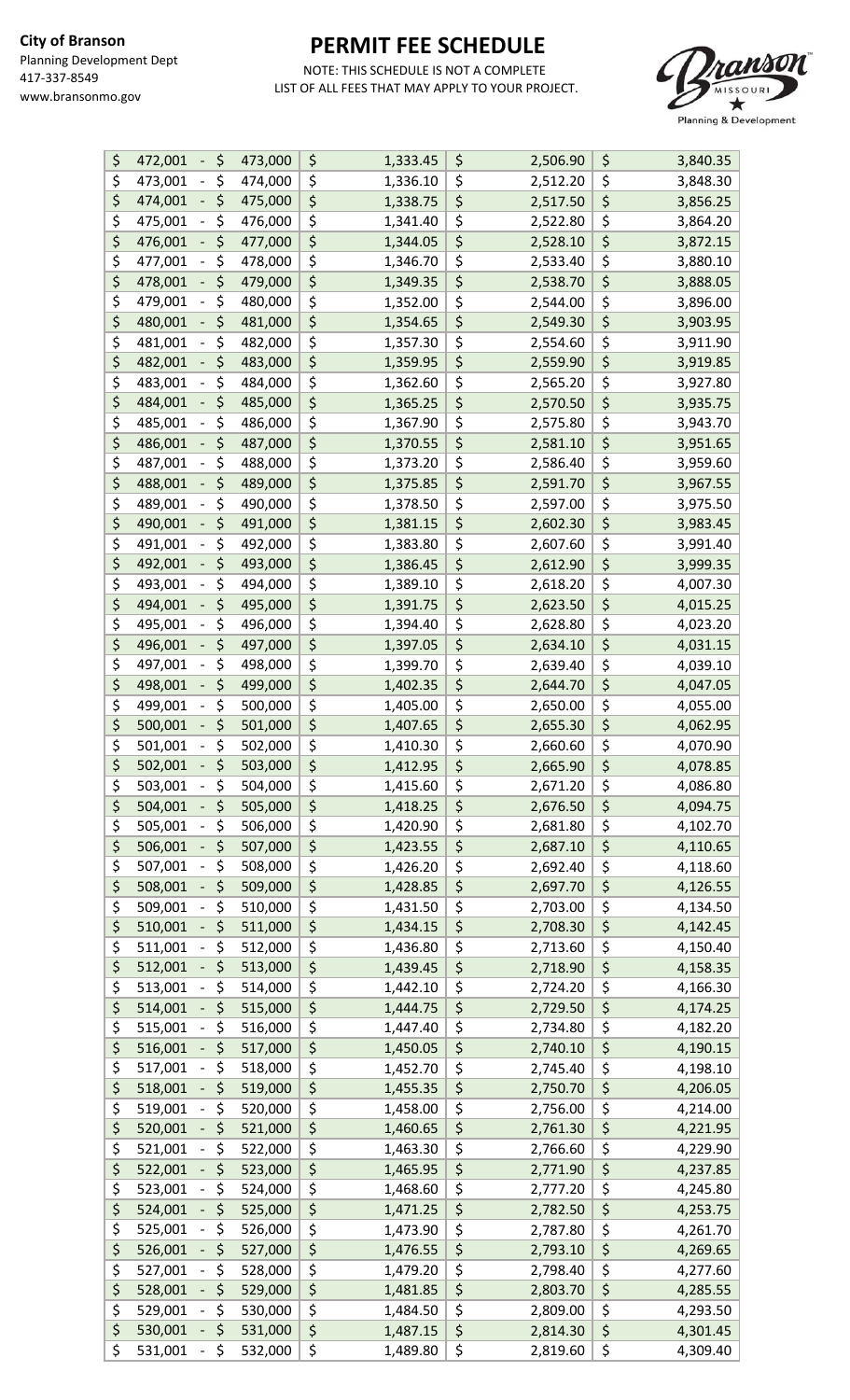

| \$<br>\$<br>532,001                             | 533,000 | \$<br>1,492.45 | \$<br>2,824.90 | \$<br>4,317.35 |
|-------------------------------------------------|---------|----------------|----------------|----------------|
| \$<br>\$<br>533,001                             | 534,000 | \$<br>1,495.10 | \$<br>2,830.20 | \$<br>4,325.30 |
| \$<br>\$<br>534,001                             | 535,000 | \$<br>1,497.75 | \$<br>2,835.50 | \$<br>4,333.25 |
| \$<br>\$<br>535,001                             | 536,000 | \$<br>1,500.40 | \$<br>2,840.80 | \$<br>4,341.20 |
| \$<br>\$<br>536,001                             | 537,000 | \$<br>1,503.05 | \$<br>2,846.10 | \$<br>4,349.15 |
| \$<br>\$<br>537,001                             | 538,000 | \$<br>1,505.70 | \$<br>2,851.40 | \$<br>4,357.10 |
| \$<br>\$<br>538,001                             | 539,000 | \$<br>1,508.35 | \$<br>2,856.70 | \$<br>4,365.05 |
| \$<br>\$<br>539,001                             | 540,000 | \$<br>1,511.00 | \$<br>2,862.00 | \$<br>4,373.00 |
| \$<br>\$                                        |         | \$             | \$             | \$             |
| 540,001                                         | 541,000 | 1,513.65       | 2,867.30       | 4,380.95       |
| \$<br>\$<br>541,001                             | 542,000 | \$<br>1,516.30 | \$<br>2,872.60 | \$<br>4,388.90 |
| \$<br>\$<br>542,001                             | 543,000 | \$<br>1,518.95 | \$<br>2,877.90 | \$<br>4,396.85 |
| \$<br>\$<br>543,001                             | 544,000 | \$<br>1,521.60 | \$<br>2,883.20 | \$<br>4,404.80 |
| \$<br>\$<br>544,001                             | 545,000 | \$<br>1,524.25 | \$<br>2,888.50 | \$<br>4,412.75 |
| \$<br>\$<br>545,001                             | 546,000 | \$<br>1,526.90 | \$<br>2,893.80 | \$<br>4,420.70 |
| \$<br>\$<br>546,001                             | 547,000 | \$<br>1,529.55 | \$<br>2,899.10 | \$<br>4,428.65 |
| \$<br>\$<br>547,001                             | 548,000 | \$<br>1,532.20 | \$<br>2,904.40 | \$<br>4,436.60 |
| \$<br>\$<br>548,001                             | 549,000 | \$<br>1,534.85 | \$<br>2,909.70 | \$<br>4,444.55 |
| \$<br>\$<br>549,001                             | 550,000 | \$<br>1,537.50 | \$<br>2,915.00 | \$<br>4,452.50 |
| \$<br>\$<br>550,001                             | 551,000 | \$<br>1,540.15 | \$<br>2,920.30 | \$<br>4,460.45 |
| \$<br>\$<br>551,001                             | 552,000 | \$<br>1,542.80 | \$<br>2,925.60 | \$<br>4,468.40 |
| \$<br>\$<br>552,001                             | 553,000 | \$<br>1,545.45 | \$<br>2,930.90 | \$<br>4,476.35 |
| \$<br>\$<br>553,001                             | 554,000 | \$<br>1,548.10 | \$<br>2,936.20 | \$<br>4,484.30 |
| \$<br>\$<br>554,001                             | 555,000 | \$<br>1,550.75 | \$<br>2,941.50 | \$<br>4,492.25 |
| \$<br>\$<br>555,001                             | 556,000 | \$<br>1,553.40 | \$<br>2,946.80 | \$<br>4,500.20 |
| \$                                              |         |                | \$             |                |
| \$<br>556,001                                   | 557,000 | \$<br>1,556.05 | 2,952.10       | \$<br>4,508.15 |
| \$<br>\$<br>557,001                             | 558,000 | \$<br>1,558.70 | \$<br>2,957.40 | \$<br>4,516.10 |
| \$<br>\$<br>558,001                             | 559,000 | \$<br>1,561.35 | \$<br>2,962.70 | \$<br>4,524.05 |
| \$<br>\$<br>559,001                             | 560,000 | \$<br>1,564.00 | \$<br>2,968.00 | \$<br>4,532.00 |
| \$<br>\$<br>560,001                             | 561,000 | \$<br>1,566.65 | \$<br>2,973.30 | \$<br>4,539.95 |
| \$<br>\$<br>561,001                             | 562,000 | \$<br>1,569.30 | \$<br>2,978.60 | \$<br>4,547.90 |
| \$<br>\$<br>562,001                             | 563,000 | \$<br>1,571.95 | \$<br>2,983.90 | \$<br>4,555.85 |
| \$<br>563,001<br>\$                             | 564,000 | \$<br>1,574.60 | \$<br>2,989.20 | \$<br>4,563.80 |
| \$<br>\$<br>564,001                             | 565,000 | \$<br>1,577.25 | \$<br>2,994.50 | \$<br>4,571.75 |
| \$<br>\$<br>565,001                             | 566,000 | \$<br>1,579.90 | \$<br>2,999.80 | \$<br>4,579.70 |
| \$<br>\$<br>566,001                             | 567,000 | \$<br>1,582.55 | \$<br>3,005.10 | \$<br>4,587.65 |
| \$<br>\$<br>567,001                             | 568,000 | \$<br>1,585.20 | \$<br>3,010.40 | \$<br>4,595.60 |
| \$<br>\$<br>568,001                             | 569,000 | \$<br>1,587.85 | \$<br>3,015.70 | \$<br>4,603.55 |
| \$<br>\$<br>569,001                             | 570,000 | \$<br>1,590.50 | \$<br>3,021.00 | \$<br>4,611.50 |
| \$<br>\$<br>570,001                             | 571,000 | \$<br>1,593.15 | \$<br>3,026.30 | \$<br>4,619.45 |
| \$<br>\$<br>571,001                             | 572,000 | \$<br>1,595.80 | \$<br>3,031.60 | \$<br>4,627.40 |
| \$<br>\$<br>572,001                             |         | \$             |                | \$             |
|                                                 | 573,000 | 1,598.45       | \$<br>3,036.90 | 4,635.35       |
| \$<br>\$<br>573,001                             | 574,000 | \$<br>1,601.10 | \$<br>3,042.20 | \$<br>4,643.30 |
| \$<br>\$<br>574,001                             | 575,000 | \$<br>1,603.75 | \$<br>3,047.50 | \$<br>4,651.25 |
| \$<br>\$<br>575,001                             | 576,000 | \$<br>1,606.40 | \$<br>3,052.80 | \$<br>4,659.20 |
| \$<br>\$<br>576,001                             | 577,000 | \$<br>1,609.05 | \$<br>3,058.10 | \$<br>4,667.15 |
| \$<br>\$<br>577,001                             | 578,000 | \$<br>1,611.70 | \$<br>3,063.40 | \$<br>4,675.10 |
| \$<br>\$<br>578,001                             | 579,000 | \$<br>1,614.35 | \$<br>3,068.70 | \$<br>4,683.05 |
| \$<br>\$<br>579,001                             | 580,000 | \$<br>1,617.00 | \$<br>3,074.00 | \$<br>4,691.00 |
| \$<br>\$<br>580,001                             | 581,000 | \$<br>1,619.65 | \$<br>3,079.30 | \$<br>4,698.95 |
| \$<br>\$<br>581,001                             | 582,000 | \$<br>1,622.30 | \$<br>3,084.60 | \$<br>4,706.90 |
| \$<br>\$<br>582,001                             | 583,000 | \$<br>1,624.95 | \$<br>3,089.90 | \$<br>4,714.85 |
| \$<br>\$<br>583,001                             | 584,000 | \$<br>1,627.60 | \$<br>3,095.20 | \$<br>4,722.80 |
| \$<br>\$<br>584,001                             | 585,000 | \$<br>1,630.25 | \$<br>3,100.50 | \$<br>4,730.75 |
| \$<br>\$<br>585,001                             | 586,000 | \$<br>1,632.90 | \$<br>3,105.80 | \$<br>4,738.70 |
| \$<br>\$<br>586,001                             | 587,000 | \$<br>1,635.55 | \$<br>3,111.10 | \$<br>4,746.65 |
| \$<br>\$<br>587,001                             | 588,000 | \$<br>1,638.20 | \$<br>3,116.40 | \$<br>4,754.60 |
| \$<br>\$<br>588,001                             | 589,000 | \$<br>1,640.85 | \$<br>3,121.70 | \$             |
| \$<br>\$                                        |         |                |                | 4,762.55       |
| 589,001                                         | 590,000 | \$<br>1,643.50 | \$<br>3,127.00 | \$<br>4,770.50 |
| \$<br>\$<br>590,001                             | 591,000 | \$<br>1,646.15 | \$<br>3,132.30 | \$<br>4,778.45 |
| \$<br>\$<br>591,001<br>$\overline{\phantom{a}}$ | 592,000 | \$<br>1,648.80 | \$<br>3,137.60 | \$<br>4,786.40 |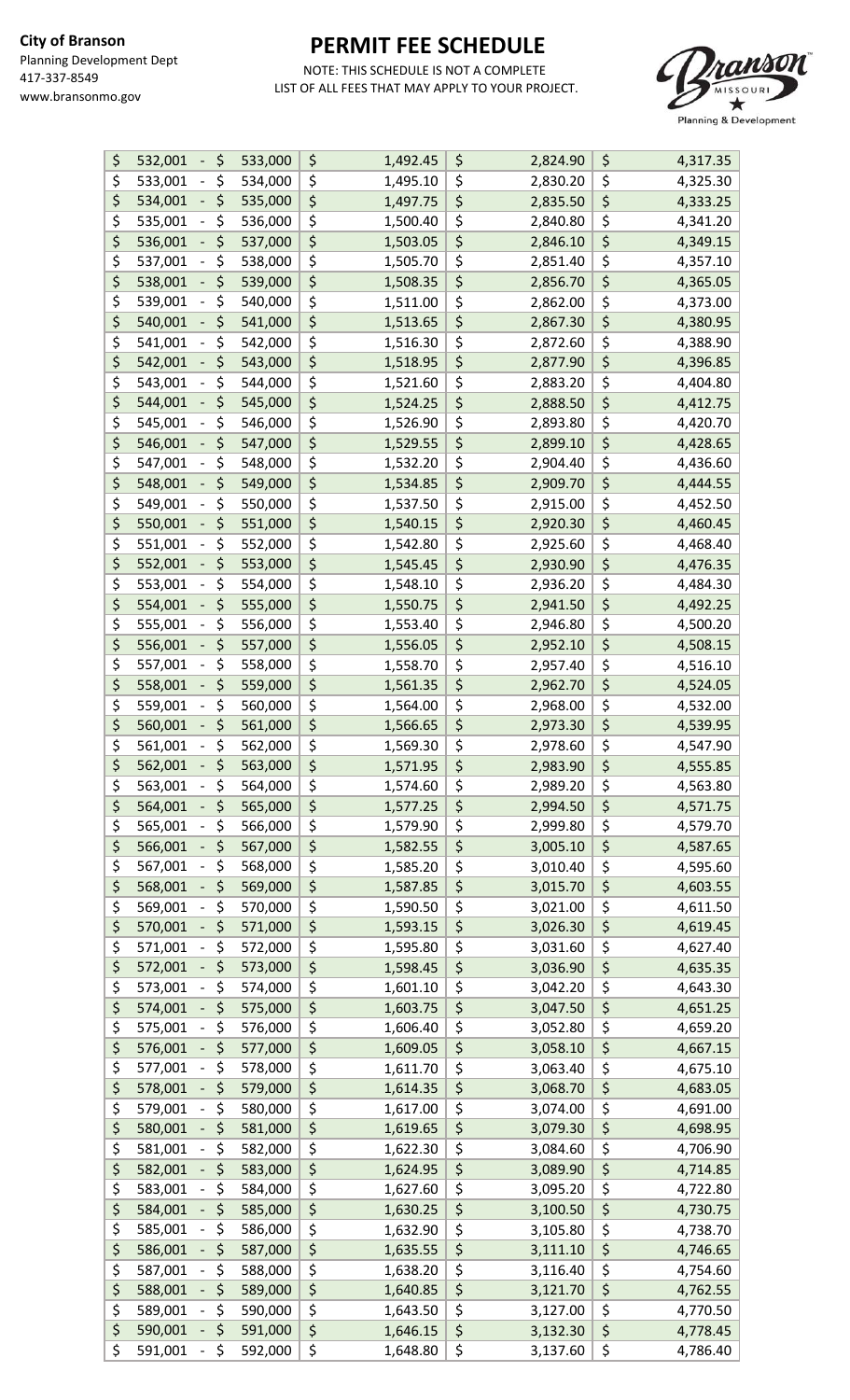

| \$<br>\$<br>592,001                      | 593,000 | \$<br>1,651.45 | \$<br>3,142.90 | \$<br>4,794.35 |
|------------------------------------------|---------|----------------|----------------|----------------|
| \$<br>\$<br>593,001                      | 594,000 | \$<br>1,654.10 | \$<br>3,148.20 | \$<br>4,802.30 |
| \$<br>\$<br>594,001                      | 595,000 | \$<br>1,656.75 | \$<br>3,153.50 | \$<br>4,810.25 |
| \$<br>\$<br>595,001                      | 596,000 | \$<br>1,659.40 | \$<br>3,158.80 | \$<br>4,818.20 |
| \$<br>\$<br>596,001                      | 597,000 | \$<br>1,662.05 | \$<br>3,164.10 | \$<br>4,826.15 |
| \$<br>\$<br>597,001                      | 598,000 | \$<br>1,664.70 | \$<br>3,169.40 | \$<br>4,834.10 |
| \$<br>\$<br>598,001                      | 599,000 | \$<br>1,667.35 | \$<br>3,174.70 | \$<br>4,842.05 |
| \$<br>\$<br>599,001                      | 600,000 | \$<br>1,670.00 | \$<br>3,180.00 | \$<br>4,850.00 |
| \$<br>\$<br>600,001                      |         | \$             | \$             | \$             |
|                                          | 601,000 | 1,672.65       | 3,185.30       | 4,857.95       |
| \$<br>\$<br>601,001                      | 602,000 | \$<br>1,675.30 | \$<br>3,190.60 | \$<br>4,865.90 |
| \$<br>\$<br>602,001                      | 603,000 | \$<br>1,677.95 | \$<br>3,195.90 | \$<br>4,873.85 |
| \$<br>\$<br>603,001                      | 604,000 | \$<br>1,680.60 | \$<br>3,201.20 | \$<br>4,881.80 |
| \$<br>\$<br>604,001                      | 605,000 | \$<br>1,683.25 | \$<br>3,206.50 | \$<br>4,889.75 |
| \$<br>\$<br>605,001                      | 606,000 | \$<br>1,685.90 | \$<br>3,211.80 | \$<br>4,897.70 |
| \$<br>\$<br>606,001                      | 607,000 | \$<br>1,688.55 | \$<br>3,217.10 | \$<br>4,905.65 |
| \$<br>\$<br>607,001                      | 608,000 | \$<br>1,691.20 | \$<br>3,222.40 | \$<br>4,913.60 |
| \$<br>\$<br>608,001                      | 609,000 | \$<br>1,693.85 | \$<br>3,227.70 | \$<br>4,921.55 |
| \$<br>\$<br>609,001                      | 610,000 | \$<br>1,696.50 | \$<br>3,233.00 | \$<br>4,929.50 |
| \$<br>\$<br>610,001                      | 611,000 | \$<br>1,699.15 | \$<br>3,238.30 | \$<br>4,937.45 |
| \$<br>\$<br>611,001                      | 612,000 | \$<br>1,701.80 | \$<br>3,243.60 | \$<br>4,945.40 |
| \$<br>\$<br>612,001                      | 613,000 | \$<br>1,704.45 | \$<br>3,248.90 | \$<br>4,953.35 |
| \$<br>\$<br>613,001                      | 614,000 | \$<br>1,707.10 | \$<br>3,254.20 | \$<br>4,961.30 |
| \$<br>\$<br>614,001                      | 615,000 | \$<br>1,709.75 | \$<br>3,259.50 | \$<br>4,969.25 |
| \$<br>\$<br>615,001                      | 616,000 | \$<br>1,712.40 | \$<br>3,264.80 | \$<br>4,977.20 |
| \$<br>\$<br>616,001                      | 617,000 | \$<br>1,715.05 | \$<br>3,270.10 | \$<br>4,985.15 |
| \$<br>\$<br>617,001                      | 618,000 | \$<br>1,717.70 | \$<br>3,275.40 | \$<br>4,993.10 |
| \$<br>\$<br>618,001                      | 619,000 | \$<br>1,720.35 | \$<br>3,280.70 | \$<br>5,001.05 |
| \$<br>\$<br>619,001                      | 620,000 | \$<br>1,723.00 | \$<br>3,286.00 | \$<br>5,009.00 |
| \$<br>\$<br>620,001                      | 621,000 | \$             | \$             | \$             |
| \$<br>\$                                 |         | 1,725.65       | \$<br>3,291.30 | \$<br>5,016.95 |
| \$<br>621,001                            | 622,000 | \$<br>1,728.30 | \$<br>3,296.60 | \$<br>5,024.90 |
| \$<br>622,001                            | 623,000 | \$<br>1,730.95 | 3,301.90       | 5,032.85       |
| \$<br>623,001<br>\$<br>$\qquad \qquad -$ | 624,000 | \$<br>1,733.60 | \$<br>3,307.20 | \$<br>5,040.80 |
| \$<br>\$<br>624,001                      | 625,000 | \$<br>1,736.25 | \$<br>3,312.50 | \$<br>5,048.75 |
| \$<br>\$<br>625,001                      | 626,000 | \$<br>1,738.90 | \$<br>3,317.80 | \$<br>5,056.70 |
| \$<br>\$<br>626,001                      | 627,000 | \$<br>1,741.55 | \$<br>3,323.10 | \$<br>5,064.65 |
| \$<br>\$<br>627,001                      | 628,000 | \$<br>1,744.20 | \$<br>3,328.40 | \$<br>5,072.60 |
| \$<br>\$<br>628,001                      | 629,000 | \$<br>1,746.85 | \$<br>3,333.70 | \$<br>5,080.55 |
| \$<br>\$<br>629,001                      | 630,000 | \$<br>1,749.50 | \$<br>3,339.00 | \$<br>5,088.50 |
| \$<br>\$<br>630,001                      | 631,000 | \$<br>1,752.15 | \$<br>3,344.30 | \$<br>5,096.45 |
| \$<br>\$<br>631,001                      | 632,000 | \$<br>1,754.80 | \$<br>3,349.60 | \$<br>5,104.40 |
| \$<br>\$<br>632,001                      | 633,000 | \$<br>1,757.45 | \$<br>3,354.90 | \$<br>5,112.35 |
| \$<br>\$<br>633,001                      | 634,000 | \$<br>1,760.10 | \$<br>3,360.20 | \$<br>5,120.30 |
| \$<br>\$<br>634,001                      | 635,000 | \$<br>1,762.75 | \$<br>3,365.50 | \$<br>5,128.25 |
| \$<br>\$<br>635,001                      | 636,000 | \$<br>1,765.40 | \$<br>3,370.80 | \$<br>5,136.20 |
| \$<br>\$<br>636,001                      | 637,000 | \$<br>1,768.05 | \$<br>3,376.10 | \$<br>5,144.15 |
| \$<br>\$<br>637,001                      | 638,000 | \$<br>1,770.70 | \$<br>3,381.40 | \$<br>5,152.10 |
| \$<br>\$<br>638,001                      | 639,000 | \$<br>1,773.35 | \$<br>3,386.70 | \$<br>5,160.05 |
| \$<br>\$<br>639,001                      | 640,000 | \$<br>1,776.00 | \$<br>3,392.00 | \$<br>5,168.00 |
| \$<br>\$<br>640,001                      | 641,000 | \$<br>1,778.65 | \$<br>3,397.30 | \$<br>5,175.95 |
| \$<br>\$<br>641,001                      | 642,000 | \$<br>1,781.30 | \$<br>3,402.60 | \$<br>5,183.90 |
| \$<br>\$<br>642,001                      | 643,000 | \$<br>1,783.95 | \$<br>3,407.90 | \$<br>5,191.85 |
| \$<br>\$<br>643,001                      | 644,000 | \$<br>1,786.60 | \$<br>3,413.20 | \$<br>5,199.80 |
| \$<br>\$<br>644,001                      | 645,000 | \$<br>1,789.25 | \$<br>3,418.50 | \$<br>5,207.75 |
| \$<br>\$                                 | 646,000 |                |                | \$             |
| 645,001                                  |         | \$<br>1,791.90 | \$<br>3,423.80 | 5,215.70       |
| \$<br>\$<br>646,001                      | 647,000 | \$<br>1,794.55 | \$<br>3,429.10 | \$<br>5,223.65 |
| \$<br>\$<br>647,001                      | 648,000 | \$<br>1,797.20 | \$<br>3,434.40 | \$<br>5,231.60 |
| \$<br>\$<br>648,001                      | 649,000 | \$<br>1,799.85 | \$<br>3,439.70 | \$<br>5,239.55 |
| \$<br>\$<br>649,001                      | 650,000 | \$<br>1,802.50 | \$<br>3,445.00 | \$<br>5,247.50 |
| \$<br>\$<br>650,001                      | 651,000 | \$<br>1,805.15 | \$<br>3,450.30 | \$<br>5,255.45 |
| \$<br>\$<br>651,001<br>$\blacksquare$    | 652,000 | \$<br>1,807.80 | \$<br>3,455.60 | \$<br>5,263.40 |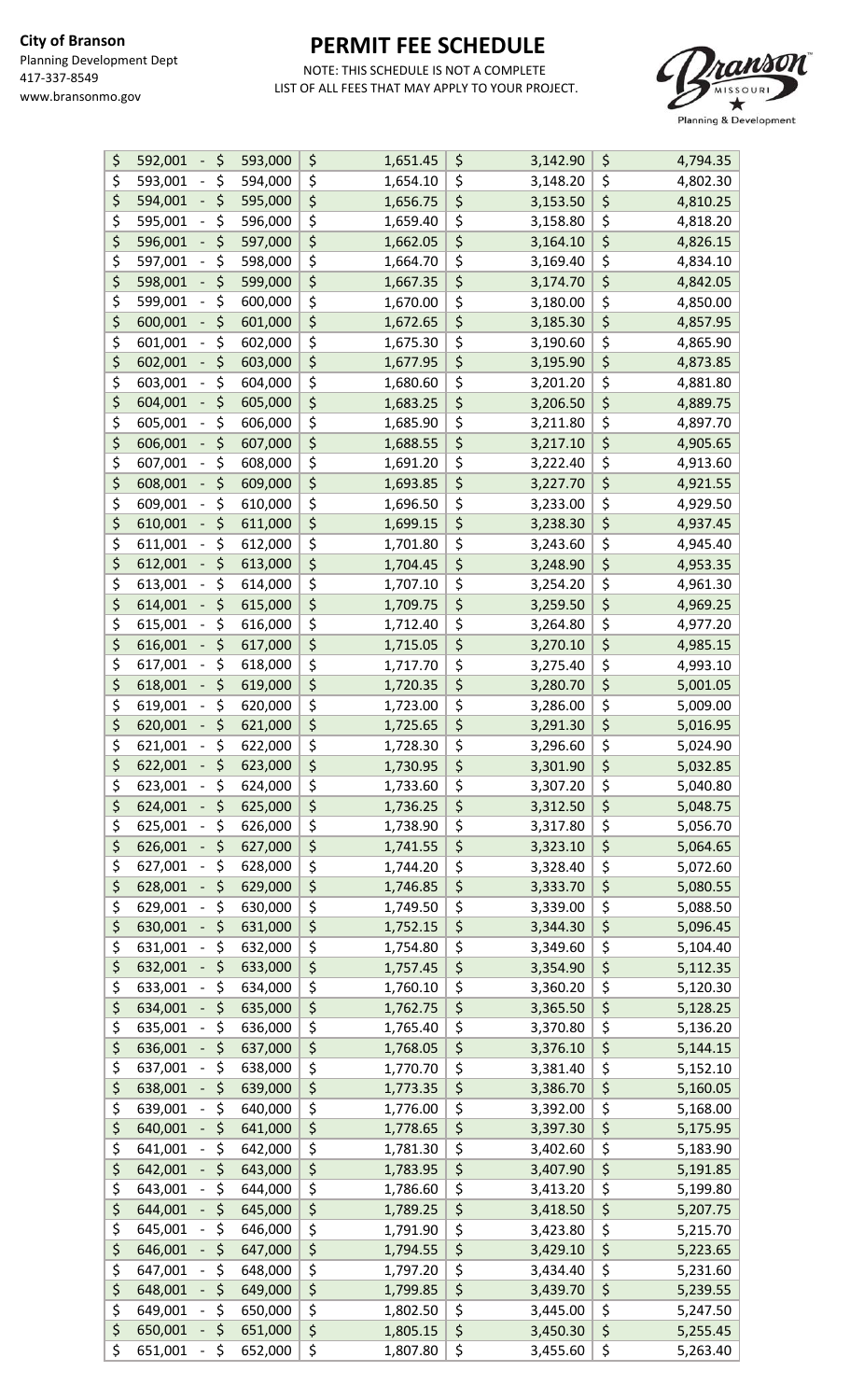

| \$<br>652,001<br>\$<br>$\blacksquare$           | 653,000 | \$<br>1,810.45 | \$                              | 3,460.90 | \$<br>5,271.35 |
|-------------------------------------------------|---------|----------------|---------------------------------|----------|----------------|
| \$<br>\$<br>653,001<br>$\qquad \qquad -$        | 654,000 | \$<br>1,813.10 | \$                              | 3,466.20 | \$<br>5,279.30 |
| \$<br>\$<br>654,001<br>-                        | 655,000 | \$<br>1,815.75 | \$                              | 3,471.50 | \$<br>5,287.25 |
| \$<br>\$<br>655,001<br>-                        | 656,000 | \$<br>1,818.40 | \$                              | 3,476.80 | \$<br>5,295.20 |
| \$<br>\$<br>656,001                             | 657,000 | \$<br>1,821.05 | \$                              | 3,482.10 | \$<br>5,303.15 |
| \$<br>\$<br>657,001<br>-                        | 658,000 | \$<br>1,823.70 | \$                              | 3,487.40 | \$<br>5,311.10 |
| \$<br>\$<br>658,001                             | 659,000 | \$<br>1,826.35 | \$                              | 3,492.70 | \$<br>5,319.05 |
| \$<br>\$<br>659,001                             |         | \$             | \$                              | 3,498.00 | \$             |
| -                                               | 660,000 | 1,829.00       |                                 |          | \$<br>5,327.00 |
| \$<br>\$<br>660,001                             | 661,000 | \$<br>1,831.65 | \$                              | 3,503.30 | 5,334.95       |
| \$<br>\$<br>661,001<br>$\qquad \qquad -$        | 662,000 | \$<br>1,834.30 | \$                              | 3,508.60 | \$<br>5,342.90 |
| \$<br>\$<br>662,001<br>$\overline{\phantom{0}}$ | 663,000 | \$<br>1,836.95 | \$                              | 3,513.90 | \$<br>5,350.85 |
| \$<br>\$<br>663,001<br>-                        | 664,000 | \$<br>1,839.60 | \$                              | 3,519.20 | \$<br>5,358.80 |
| \$<br>\$<br>664,001                             | 665,000 | \$<br>1,842.25 | \$                              | 3,524.50 | \$<br>5,366.75 |
| \$<br>\$<br>665,001<br>-                        | 666,000 | \$<br>1,844.90 | \$                              | 3,529.80 | \$<br>5,374.70 |
| \$<br>\$<br>666,001                             | 667,000 | \$<br>1,847.55 | \$                              | 3,535.10 | \$<br>5,382.65 |
| \$<br>\$<br>667,001                             | 668,000 | \$<br>1,850.20 | \$                              | 3,540.40 | \$<br>5,390.60 |
| \$<br>\$<br>668,001<br>-                        | 669,000 | \$<br>1,852.85 | \$                              | 3,545.70 | \$<br>5,398.55 |
| \$<br>\$<br>669,001                             | 670,000 | \$<br>1,855.50 | \$                              | 3,551.00 | \$<br>5,406.50 |
| \$<br>\$<br>670,001                             | 671,000 | \$<br>1,858.15 | \$                              | 3,556.30 | \$<br>5,414.45 |
| \$<br>\$<br>671,001<br>$\qquad \qquad -$        | 672,000 | \$<br>1,860.80 | \$                              | 3,561.60 | \$<br>5,422.40 |
| \$<br>\$<br>672,001                             | 673,000 | \$<br>1,863.45 | \$                              | 3,566.90 | \$<br>5,430.35 |
| \$<br>\$<br>673,001<br>$\overline{\phantom{0}}$ | 674,000 | \$<br>1,866.10 | \$                              | 3,572.20 | \$<br>5,438.30 |
| \$<br>\$<br>674,001<br>-                        | 675,000 | \$<br>1,868.75 | \$                              | 3,577.50 | \$<br>5,446.25 |
| \$<br>\$<br>675,001                             | 676,000 | \$<br>1,871.40 | \$                              |          | \$             |
|                                                 |         |                |                                 | 3,582.80 | 5,454.20       |
| \$<br>\$<br>676,001                             | 677,000 | \$<br>1,874.05 | \$                              | 3,588.10 | \$<br>5,462.15 |
| \$<br>\$<br>677,001                             | 678,000 | \$<br>1,876.70 | $\overline{\boldsymbol{\zeta}}$ | 3,593.40 | \$<br>5,470.10 |
| \$<br>\$<br>678,001<br>$\overline{\phantom{0}}$ | 679,000 | \$<br>1,879.35 | \$                              | 3,598.70 | \$<br>5,478.05 |
| \$<br>\$<br>679,001<br>-                        | 680,000 | \$<br>1,882.00 | \$                              | 3,604.00 | \$<br>5,486.00 |
| \$<br>\$<br>680,001<br>-                        | 681,000 | \$<br>1,884.65 | \$                              | 3,609.30 | \$<br>5,493.95 |
| \$<br>\$<br>681,001                             | 682,000 | \$<br>1,887.30 | \$                              | 3,614.60 | \$<br>5,501.90 |
| \$<br>\$<br>682,001                             | 683,000 | \$<br>1,889.95 | \$                              | 3,619.90 | \$<br>5,509.85 |
| \$<br>683,001<br>\$<br>$\overline{\phantom{0}}$ | 684,000 | \$<br>1,892.60 | \$                              | 3,625.20 | \$<br>5,517.80 |
| \$<br>\$<br>684,001                             | 685,000 | \$<br>1,895.25 | \$                              | 3,630.50 | \$<br>5,525.75 |
| \$<br>\$<br>685,001                             | 686,000 | \$<br>1,897.90 | \$                              | 3,635.80 | \$<br>5,533.70 |
| \$<br>\$<br>686,001<br>$\overline{\phantom{0}}$ | 687,000 | \$<br>1,900.55 | \$                              | 3,641.10 | \$<br>5,541.65 |
| \$<br>\$<br>687,001<br>-                        | 688,000 | \$<br>1,903.20 | \$                              | 3,646.40 | \$<br>5,549.60 |
| \$<br>\$<br>688,001                             | 689,000 | \$<br>1,905.85 | \$                              | 3,651.70 | \$<br>5,557.55 |
| \$<br>\$<br>689,001                             | 690,000 | \$<br>1,908.50 | \$                              | 3,657.00 | \$<br>5,565.50 |
| \$<br>\$<br>690,001<br>-                        | 691,000 | \$<br>1,911.15 | \$                              | 3,662.30 | \$<br>5,573.45 |
| \$<br>\$<br>691,001                             | 692,000 | \$<br>1,913.80 | \$                              | 3,667.60 | \$<br>5,581.40 |
| \$<br>\$<br>692,001                             | 693,000 | \$<br>1,916.45 | \$                              | 3,672.90 | \$<br>5,589.35 |
| \$<br>\$<br>693,001                             | 694,000 | \$<br>1,919.10 | \$                              | 3,678.20 | \$<br>5,597.30 |
|                                                 |         | \$             |                                 |          |                |
| \$<br>\$<br>694,001                             | 695,000 | 1,921.75       | \$                              | 3,683.50 | \$<br>5,605.25 |
| \$<br>\$<br>695,001                             | 696,000 | \$<br>1,924.40 | \$                              | 3,688.80 | \$<br>5,613.20 |
| \$<br>\$<br>696,001<br>-                        | 697,000 | \$<br>1,927.05 | $\overline{\boldsymbol{\zeta}}$ | 3,694.10 | \$<br>5,621.15 |
| \$<br>\$<br>697,001                             | 698,000 | \$<br>1,929.70 | \$                              | 3,699.40 | \$<br>5,629.10 |
| \$<br>\$<br>698,001                             | 699,000 | \$<br>1,932.35 | \$                              | 3,704.70 | \$<br>5,637.05 |
| \$<br>\$<br>699,001                             | 700,000 | \$<br>1,935.00 | \$                              | 3,710.00 | \$<br>5,645.00 |
| \$<br>\$<br>700,001                             | 701,000 | \$<br>1,937.65 | \$                              | 3,715.30 | \$<br>5,652.95 |
| \$<br>\$<br>701,001                             | 702,000 | \$<br>1,940.30 | \$                              | 3,720.60 | \$<br>5,660.90 |
| \$<br>\$<br>702,001                             | 703,000 | \$<br>1,942.95 | \$                              | 3,725.90 | \$<br>5,668.85 |
| \$<br>\$<br>703,001                             | 704,000 | \$<br>1,945.60 | \$                              | 3,731.20 | \$<br>5,676.80 |
| \$<br>\$<br>704,001                             | 705,000 | \$<br>1,948.25 | \$                              | 3,736.50 | \$<br>5,684.75 |
| \$<br>\$<br>705,001                             | 706,000 | \$<br>1,950.90 | \$                              | 3,741.80 | \$<br>5,692.70 |
| \$<br>\$<br>706,001                             | 707,000 | \$<br>1,953.55 | \$                              | 3,747.10 | \$<br>5,700.65 |
| \$<br>\$<br>707,001                             | 708,000 | \$<br>1,956.20 | \$                              | 3,752.40 | \$<br>5,708.60 |
| \$<br>\$<br>708,001                             | 709,000 | \$<br>1,958.85 | \$                              | 3,757.70 | \$<br>5,716.55 |
| \$<br>\$<br>709,001                             | 710,000 | \$<br>1,961.50 | \$                              | 3,763.00 | \$<br>5,724.50 |
| \$<br>\$<br>710,001                             | 711,000 | \$<br>1,964.15 | \$                              | 3,768.30 | \$             |
|                                                 |         |                |                                 |          | 5,732.45       |
| \$<br>\$<br>711,001<br>$\sim$                   | 712,000 | \$<br>1,966.80 | \$                              | 3,773.60 | \$<br>5,740.40 |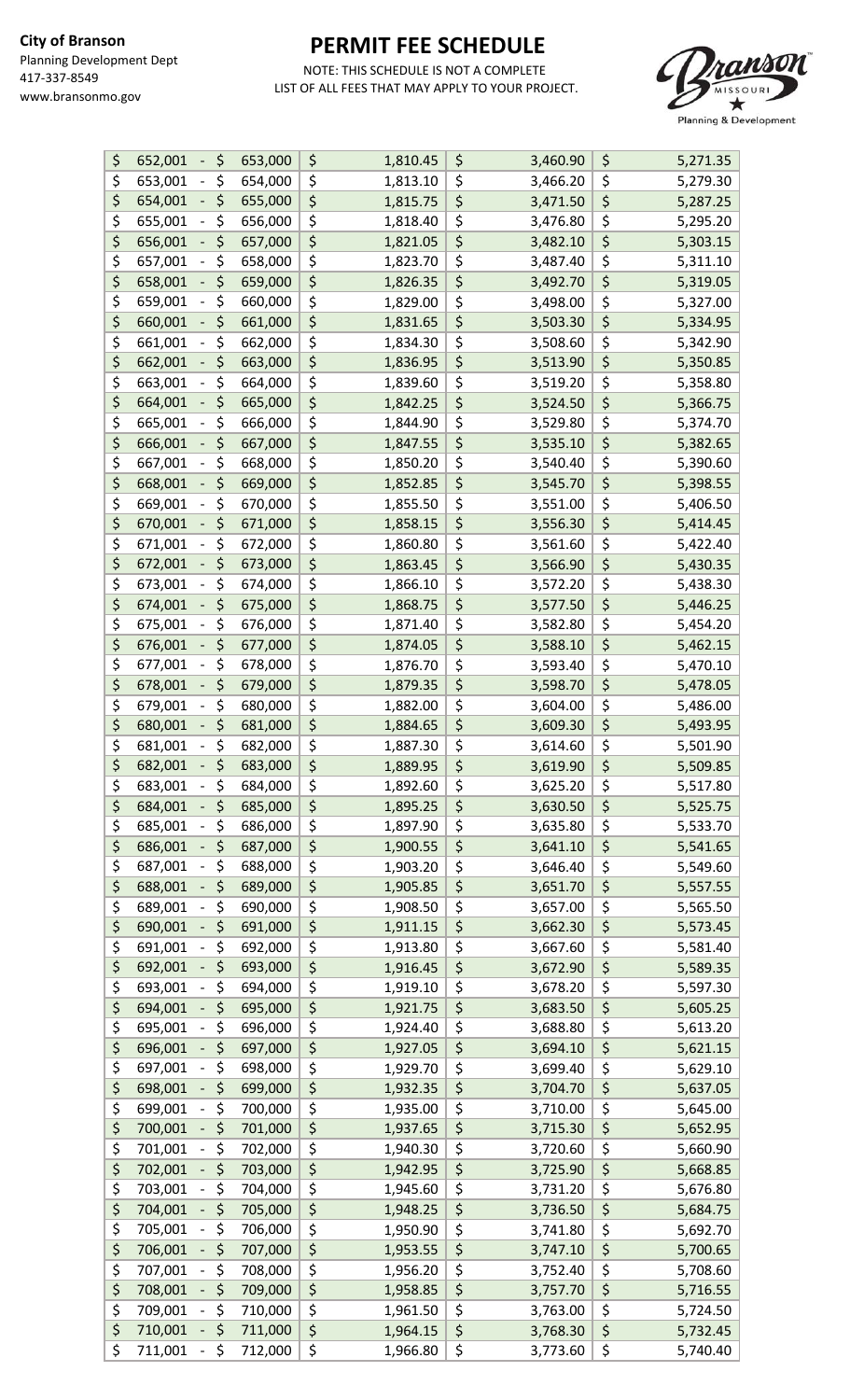

| \$       | \$<br>712,001<br>$\blacksquare$ | 713,000 | \$<br>1,969.45 | \$<br>3,778.90 | \$<br>5,748.35 |
|----------|---------------------------------|---------|----------------|----------------|----------------|
| \$       | \$<br>713,001                   | 714,000 | \$<br>1,972.10 | \$<br>3,784.20 | \$<br>5,756.30 |
| \$       | \$<br>714,001                   | 715,000 | \$<br>1,974.75 | \$<br>3,789.50 | \$<br>5,764.25 |
| \$       | \$<br>715,001                   | 716,000 | \$<br>1,977.40 | \$<br>3,794.80 | \$<br>5,772.20 |
| \$       | \$<br>716,001                   | 717,000 | \$<br>1,980.05 | \$<br>3,800.10 | \$<br>5,780.15 |
| \$       | \$<br>717,001                   | 718,000 | \$<br>1,982.70 | \$<br>3,805.40 | \$<br>5,788.10 |
| \$       | \$<br>718,001                   | 719,000 | \$<br>1,985.35 | \$<br>3,810.70 | \$<br>5,796.05 |
| \$       | \$<br>719,001                   | 720,000 | \$<br>1,988.00 | \$<br>3,816.00 | \$<br>5,804.00 |
| \$       | \$<br>720,001                   | 721,000 | \$<br>1,990.65 | \$<br>3,821.30 | \$<br>5,811.95 |
| \$       | \$<br>721,001                   | 722,000 | \$<br>1,993.30 | \$<br>3,826.60 | \$             |
|          |                                 |         |                |                | 5,819.90       |
| \$       | \$<br>722,001                   | 723,000 | \$<br>1,995.95 | \$<br>3,831.90 | \$<br>5,827.85 |
| \$       | \$<br>723,001                   | 724,000 | \$<br>1,998.60 | \$<br>3,837.20 | \$<br>5,835.80 |
| \$       | \$<br>724,001                   | 725,000 | \$<br>2,001.25 | \$<br>3,842.50 | \$<br>5,843.75 |
| \$       | \$<br>725,001                   | 726,000 | \$<br>2,003.90 | \$<br>3,847.80 | \$<br>5,851.70 |
| \$       | \$<br>726,001                   | 727,000 | \$<br>2,006.55 | \$<br>3,853.10 | \$<br>5,859.65 |
| \$       | \$<br>727,001                   | 728,000 | \$<br>2,009.20 | \$<br>3,858.40 | \$<br>5,867.60 |
| \$       | \$<br>728,001                   | 729,000 | \$<br>2,011.85 | \$<br>3,863.70 | \$<br>5,875.55 |
| \$       | \$<br>729,001                   | 730,000 | \$<br>2,014.50 | \$<br>3,869.00 | \$<br>5,883.50 |
| \$       | \$<br>730,001                   | 731,000 | \$<br>2,017.15 | \$<br>3,874.30 | \$<br>5,891.45 |
| \$       | \$<br>731,001                   | 732,000 | \$<br>2,019.80 | \$<br>3,879.60 | \$<br>5,899.40 |
| \$       | \$<br>732,001                   | 733,000 | \$<br>2,022.45 | \$<br>3,884.90 | \$<br>5,907.35 |
| \$       | \$<br>733,001                   | 734,000 | \$<br>2,025.10 | \$<br>3,890.20 | \$<br>5,915.30 |
| \$       | \$<br>734,001                   | 735,000 | \$<br>2,027.75 | \$<br>3,895.50 | \$<br>5,923.25 |
| \$       | \$<br>735,001                   | 736,000 | \$<br>2,030.40 | \$<br>3,900.80 | \$<br>5,931.20 |
| \$       | \$<br>736,001                   | 737,000 | \$<br>2,033.05 | \$<br>3,906.10 | \$<br>5,939.15 |
| \$       | \$<br>737,001                   | 738,000 | \$<br>2,035.70 | \$<br>3,911.40 | \$<br>5,947.10 |
| \$       | \$<br>738,001                   | 739,000 | \$<br>2,038.35 | \$<br>3,916.70 | \$<br>5,955.05 |
| \$       | \$<br>739,001                   | 740,000 | \$<br>2,041.00 | \$<br>3,922.00 | \$<br>5,963.00 |
| \$       | \$<br>740,001                   | 741,000 | \$             | \$             | \$<br>5,970.95 |
| \$       |                                 |         | 2,043.65       | \$<br>3,927.30 |                |
|          | \$<br>741,001                   | 742,000 | \$<br>2,046.30 | 3,932.60       | \$<br>5,978.90 |
| \$       | \$<br>742,001                   | 743,000 | \$<br>2,048.95 | \$<br>3,937.90 | \$<br>5,986.85 |
| \$       | 743,001<br>\$                   | 744,000 | \$<br>2,051.60 | \$<br>3,943.20 | \$<br>5,994.80 |
| \$       | \$<br>744,001                   | 745,000 | \$<br>2,054.25 | \$<br>3,948.50 | \$<br>6,002.75 |
| \$       | \$<br>745,001                   | 746,000 | \$<br>2,056.90 | \$<br>3,953.80 | \$<br>6,010.70 |
| \$       | \$<br>746,001                   | 747,000 | \$<br>2,059.55 | \$<br>3,959.10 | \$<br>6,018.65 |
| \$       | \$<br>747,001                   | 748,000 | \$<br>2,062.20 | \$<br>3,964.40 | \$<br>6,026.60 |
| \$       | \$<br>748,001                   | 749,000 | \$<br>2,064.85 | \$<br>3,969.70 | \$<br>6,034.55 |
| \$       | \$<br>749,001                   | 750,000 | \$<br>2,067.50 | \$<br>3,975.00 | \$<br>6,042.50 |
| \$       | \$<br>750,001                   | 751,000 | \$<br>2,070.15 | \$<br>3,980.30 | \$<br>6,050.45 |
| \$       | \$<br>751,001                   | 752,000 | \$<br>2,072.80 | \$<br>3,985.60 | \$<br>6,058.40 |
| \$       | \$<br>752,001                   | 753,000 | \$<br>2,075.45 | \$<br>3,990.90 | \$<br>6,066.35 |
| \$       | \$<br>753,001                   | 754,000 | \$<br>2,078.10 | \$<br>3,996.20 | \$<br>6,074.30 |
| \$       | \$<br>754,001                   | 755,000 | \$<br>2,080.75 | \$<br>4,001.50 | \$<br>6,082.25 |
| \$       | \$<br>755,001                   | 756,000 | \$<br>2,083.40 | \$<br>4,006.80 | \$<br>6,090.20 |
| \$       | \$<br>756,001                   | 757,000 | \$<br>2,086.05 | \$<br>4,012.10 | \$<br>6,098.15 |
| \$       | \$<br>757,001                   | 758,000 | \$<br>2,088.70 | \$<br>4,017.40 | \$<br>6,106.10 |
| \$       | \$<br>758,001                   | 759,000 | \$<br>2,091.35 | \$<br>4,022.70 | \$<br>6,114.05 |
| \$       | \$<br>759,001                   | 760,000 | \$<br>2,094.00 | \$<br>4,028.00 | \$<br>6,122.00 |
| \$       | \$<br>760,001                   | 761,000 | \$<br>2,096.65 | \$<br>4,033.30 | \$<br>6,129.95 |
| \$       | \$<br>761,001                   | 762,000 | \$<br>2,099.30 | \$<br>4,038.60 | \$<br>6,137.90 |
| \$       | \$<br>762,001                   | 763,000 | \$<br>2,101.95 | \$<br>4,043.90 | \$<br>6,145.85 |
| \$       | \$<br>763,001                   | 764,000 | \$<br>2,104.60 | \$<br>4,049.20 | \$<br>6,153.80 |
| \$       | \$<br>764,001                   | 765,000 | \$<br>2,107.25 | \$<br>4,054.50 | \$<br>6,161.75 |
|          |                                 |         |                |                | \$             |
| \$<br>\$ | \$<br>765,001                   | 766,000 | \$<br>2,109.90 | \$<br>4,059.80 | 6,169.70       |
|          | \$<br>766,001                   | 767,000 | \$<br>2,112.55 | \$<br>4,065.10 | \$<br>6,177.65 |
| \$       | \$<br>767,001                   | 768,000 | \$<br>2,115.20 | \$<br>4,070.40 | \$<br>6,185.60 |
| \$       | \$<br>768,001                   | 769,000 | \$<br>2,117.85 | \$<br>4,075.70 | \$<br>6,193.55 |
| \$       | \$<br>769,001                   | 770,000 | \$<br>2,120.50 | \$<br>4,081.00 | \$<br>6,201.50 |
| \$       | \$<br>770,001                   | 771,000 | \$<br>2,123.15 | \$<br>4,086.30 | \$<br>6,209.45 |
| \$       | \$<br>771,001                   | 772,000 | \$<br>2,125.80 | \$<br>4,091.60 | \$<br>6,217.40 |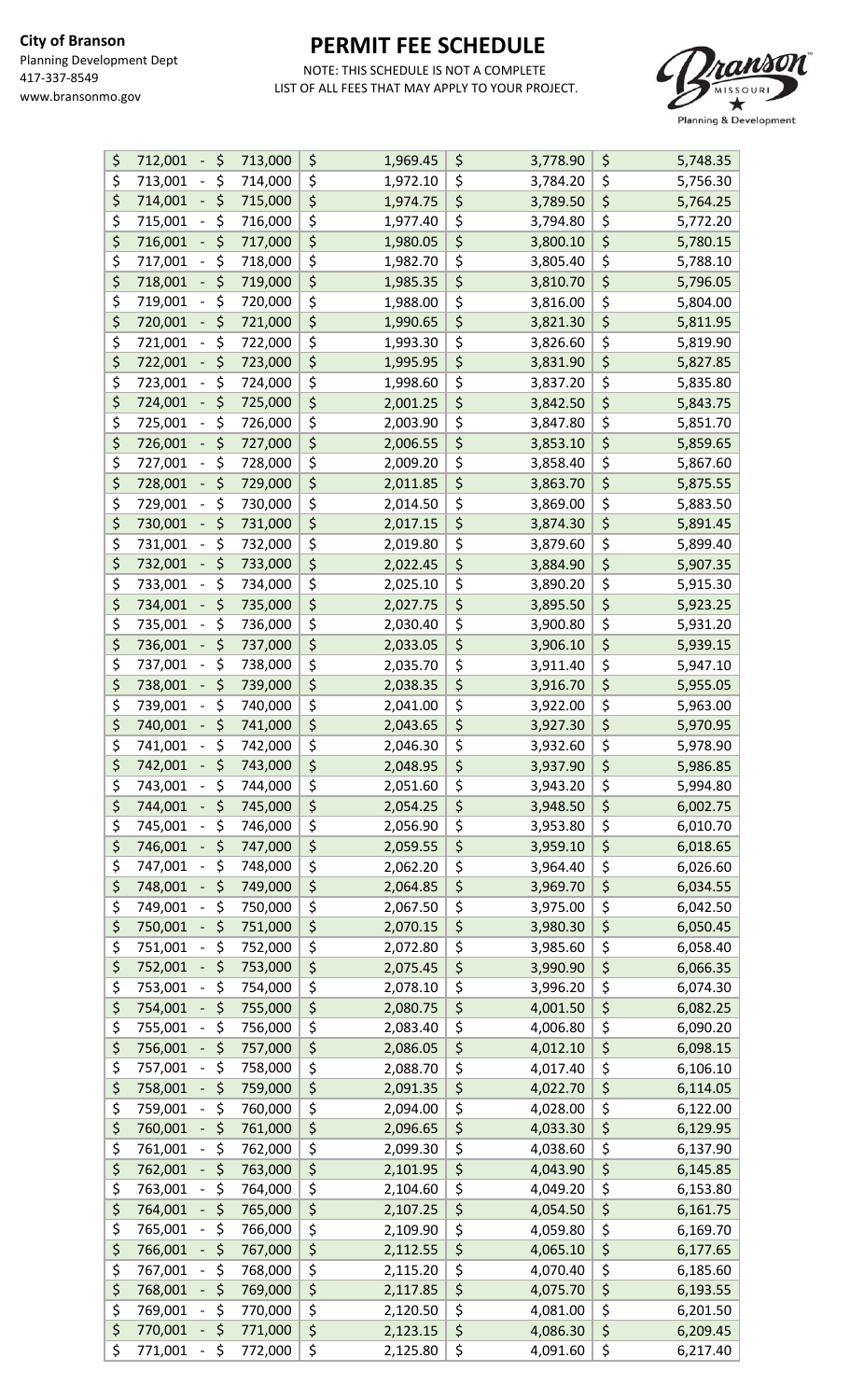

| \$<br>772,001<br>\$<br>$\overline{\phantom{m}}$ | 773,000 | \$<br>2,128.45                              | \$<br>4,096.90 | \$<br>6,225.35 |
|-------------------------------------------------|---------|---------------------------------------------|----------------|----------------|
| \$<br>\$<br>773,001<br>$\qquad \qquad -$        | 774,000 | \$<br>2,131.10                              | \$<br>4,102.20 | \$<br>6,233.30 |
| \$<br>\$<br>774,001                             | 775,000 | \$<br>2,133.75                              | \$<br>4,107.50 | \$<br>6,241.25 |
| \$<br>\$<br>775,001                             | 776,000 | \$<br>2,136.40                              | \$<br>4,112.80 | \$<br>6,249.20 |
| \$<br>\$<br>776,001<br>-                        | 777,000 | \$<br>2,139.05                              | \$<br>4,118.10 | \$<br>6,257.15 |
| \$<br>\$<br>777,001                             | 778,000 | \$<br>2,141.70                              | \$<br>4,123.40 | \$<br>6,265.10 |
| \$<br>\$<br>778,001                             | 779,000 | \$<br>2,144.35                              | \$<br>4,128.70 | \$<br>6,273.05 |
| \$<br>\$                                        |         | \$                                          |                | \$             |
| 779,001                                         | 780,000 | 2,147.00                                    | \$<br>4,134.00 | 6,281.00       |
| \$<br>\$<br>780,001                             | 781,000 | $\overline{\boldsymbol{\zeta}}$<br>2,149.65 | \$<br>4,139.30 | \$<br>6,288.95 |
| \$<br>\$<br>781,001                             | 782,000 | \$<br>2,152.30                              | \$<br>4,144.60 | \$<br>6,296.90 |
| \$<br>\$<br>782,001                             | 783,000 | \$<br>2,154.95                              | \$<br>4,149.90 | \$<br>6,304.85 |
| \$<br>\$<br>783,001                             | 784,000 | \$<br>2,157.60                              | \$<br>4,155.20 | \$<br>6,312.80 |
| \$<br>\$<br>784,001                             | 785,000 | \$<br>2,160.25                              | \$<br>4,160.50 | \$<br>6,320.75 |
| \$<br>\$<br>785,001                             | 786,000 | \$<br>2,162.90                              | \$<br>4,165.80 | \$<br>6,328.70 |
| \$<br>\$<br>786,001                             | 787,000 | \$<br>2,165.55                              | \$<br>4,171.10 | \$<br>6,336.65 |
| \$<br>\$<br>787,001                             | 788,000 | \$<br>2,168.20                              | \$<br>4,176.40 | \$<br>6,344.60 |
| \$<br>\$<br>788,001<br>-                        | 789,000 | \$<br>2,170.85                              | \$<br>4,181.70 | \$<br>6,352.55 |
| \$<br>\$<br>789,001                             | 790,000 | \$<br>2,173.50                              | \$<br>4,187.00 | \$<br>6,360.50 |
| \$<br>\$<br>790,001                             | 791,000 | \$<br>2,176.15                              | \$<br>4,192.30 | \$<br>6,368.45 |
| \$<br>\$<br>791,001                             | 792,000 | \$<br>2,178.80                              | \$<br>4,197.60 | \$<br>6,376.40 |
| \$<br>\$<br>792,001                             | 793,000 | \$<br>2,181.45                              | \$<br>4,202.90 | \$<br>6,384.35 |
| \$<br>\$<br>793,001                             | 794,000 | \$<br>2,184.10                              | \$<br>4,208.20 | \$<br>6,392.30 |
| \$<br>\$<br>794,001<br>-                        | 795,000 | \$<br>2,186.75                              | \$<br>4,213.50 | \$<br>6,400.25 |
| \$<br>\$<br>795,001<br>$\overline{\phantom{0}}$ | 796,000 | \$<br>2,189.40                              | \$<br>4,218.80 | \$<br>6,408.20 |
| \$<br>\$<br>796,001                             | 797,000 | \$<br>2,192.05                              | \$<br>4,224.10 | \$<br>6,416.15 |
| \$<br>\$<br>797,001                             | 798,000 | \$<br>2,194.70                              | \$<br>4,229.40 | \$<br>6,424.10 |
| \$<br>\$<br>798,001<br>-                        | 799,000 | \$<br>2,197.35                              | \$<br>4,234.70 | \$<br>6,432.05 |
| \$<br>\$<br>799,001                             |         | \$                                          | \$             | \$             |
|                                                 | 800,000 | 2,200.00                                    | 4,240.00       | 6,440.00       |
| \$<br>\$<br>800,001                             | 801,000 | \$<br>2,202.65                              | \$<br>4,245.30 | \$<br>6,447.95 |
| \$<br>\$<br>801,001                             | 802,000 | \$<br>2,205.30                              | \$<br>4,250.60 | \$<br>6,455.90 |
| \$<br>\$<br>802,001                             | 803,000 | \$<br>2,207.95                              | \$<br>4,255.90 | \$<br>6,463.85 |
| \$<br>\$<br>803,001                             | 804,000 | \$<br>2,210.60                              | \$<br>4,261.20 | \$<br>6,471.80 |
| \$<br>\$<br>804,001                             | 805,000 | \$<br>2,213.25                              | \$<br>4,266.50 | \$<br>6,479.75 |
| \$<br>\$<br>805,001                             | 806,000 | \$<br>2,215.90                              | \$<br>4,271.80 | \$<br>6,487.70 |
| \$<br>\$<br>806,001                             | 807,000 | \$<br>2,218.55                              | \$<br>4,277.10 | \$<br>6,495.65 |
| \$<br>\$<br>807,001<br>-                        | 808,000 | \$<br>2,221.20                              | \$<br>4,282.40 | \$<br>6,503.60 |
| \$<br>\$<br>808,001                             | 809,000 | \$<br>2,223.85                              | \$<br>4,287.70 | \$<br>6,511.55 |
| \$<br>\$<br>809,001                             | 810,000 | \$<br>2,226.50                              | \$<br>4,293.00 | \$<br>6,519.50 |
| \$<br>\$<br>810,001                             | 811,000 | \$<br>2,229.15                              | \$<br>4,298.30 | \$<br>6,527.45 |
| \$<br>\$<br>811,001                             | 812,000 | \$<br>2,231.80                              | \$<br>4,303.60 | \$<br>6,535.40 |
| \$<br>\$<br>812,001                             | 813,000 | \$<br>2,234.45                              | \$<br>4,308.90 | \$<br>6,543.35 |
| \$<br>\$<br>813,001                             | 814,000 | \$<br>2,237.10                              | \$<br>4,314.20 | \$<br>6,551.30 |
| \$<br>\$<br>814,001                             | 815,000 | \$<br>2,239.75                              | \$<br>4,319.50 | \$<br>6,559.25 |
| \$<br>\$<br>815,001                             | 816,000 | \$<br>2,242.40                              | \$<br>4,324.80 | \$<br>6,567.20 |
| \$<br>\$<br>816,001                             | 817,000 | \$<br>2,245.05                              | \$<br>4,330.10 | \$<br>6,575.15 |
| \$<br>\$<br>817,001                             | 818,000 | \$<br>2,247.70                              | \$<br>4,335.40 | \$<br>6,583.10 |
| \$<br>\$<br>818,001                             | 819,000 | \$<br>2,250.35                              | \$<br>4,340.70 | \$<br>6,591.05 |
| \$<br>\$<br>819,001                             | 820,000 | \$<br>2,253.00                              | \$<br>4,346.00 | \$<br>6,599.00 |
| \$<br>\$<br>820,001<br>$\overline{\phantom{0}}$ | 821,000 | \$<br>2,255.65                              | \$<br>4,351.30 | \$<br>6,606.95 |
| \$<br>\$<br>821,001                             | 822,000 | \$<br>2,258.30                              | \$<br>4,356.60 | \$<br>6,614.90 |
| \$<br>\$<br>822,001                             | 823,000 | \$<br>2,260.95                              | \$<br>4,361.90 | \$<br>6,622.85 |
| \$<br>\$<br>823,001                             | 824,000 | \$<br>2,263.60                              | \$<br>4,367.20 | \$<br>6,630.80 |
| \$<br>\$<br>824,001<br>-                        | 825,000 | \$<br>2,266.25                              | \$<br>4,372.50 | \$<br>6,638.75 |
|                                                 |         |                                             |                |                |
| \$<br>\$<br>825,001                             | 826,000 | \$<br>2,268.90                              | \$<br>4,377.80 | \$<br>6,646.70 |
| \$<br>\$<br>826,001<br>-                        | 827,000 | \$<br>2,271.55                              | \$<br>4,383.10 | \$<br>6,654.65 |
| \$<br>\$<br>827,001                             | 828,000 | \$<br>2,274.20                              | \$<br>4,388.40 | \$<br>6,662.60 |
| \$<br>\$<br>828,001                             | 829,000 | \$<br>2,276.85                              | \$<br>4,393.70 | \$<br>6,670.55 |
| \$<br>\$<br>829,001                             | 830,000 | \$<br>2,279.50                              | \$<br>4,399.00 | \$<br>6,678.50 |
| \$<br>\$<br>830,001                             | 831,000 | \$<br>2,282.15                              | \$<br>4,404.30 | \$<br>6,686.45 |
| \$<br>\$<br>831,001<br>$\blacksquare$           | 832,000 | \$<br>2,284.80                              | \$<br>4,409.60 | \$<br>6,694.40 |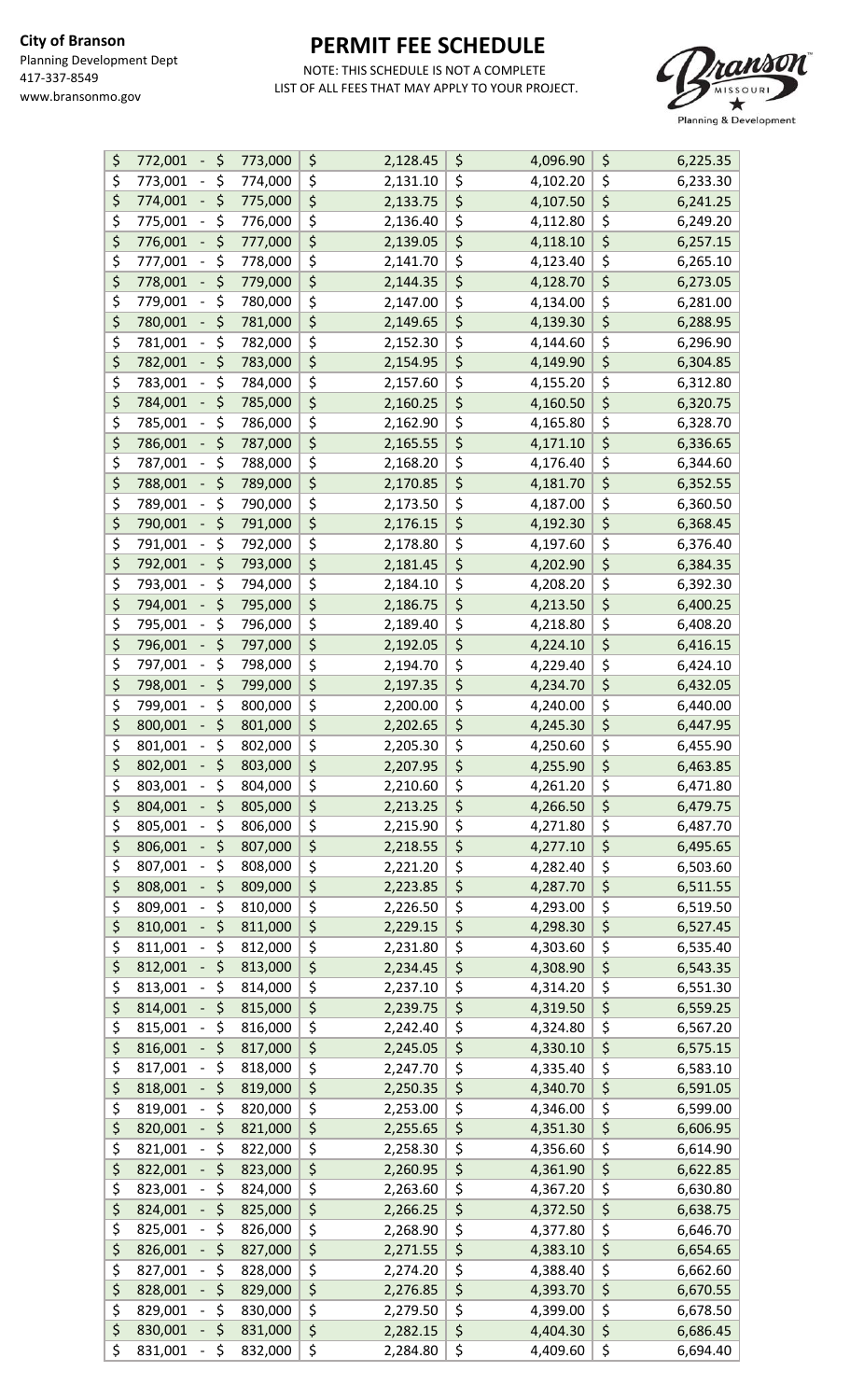

| \$<br>832,001<br>\$<br>$\overline{\phantom{0}}$ | 833,000 | \$                                  | 2,287.45 | \$<br>4,414.90 | \$<br>6,702.35 |
|-------------------------------------------------|---------|-------------------------------------|----------|----------------|----------------|
| \$<br>\$<br>833,001                             | 834,000 | \$                                  | 2,290.10 | \$<br>4,420.20 | \$<br>6,710.30 |
| \$<br>\$<br>834,001                             | 835,000 | \$                                  | 2,292.75 | \$<br>4,425.50 | \$<br>6,718.25 |
| \$<br>\$<br>835,001                             | 836,000 | \$                                  | 2,295.40 | \$<br>4,430.80 | \$<br>6,726.20 |
| \$<br>\$<br>836,001                             | 837,000 | \$                                  | 2,298.05 | \$<br>4,436.10 | \$<br>6,734.15 |
| \$<br>\$<br>837,001                             | 838,000 | \$                                  | 2,300.70 | \$<br>4,441.40 | \$<br>6,742.10 |
| \$<br>\$<br>838,001                             | 839,000 | \$                                  | 2,303.35 | \$<br>4,446.70 | \$<br>6,750.05 |
| \$<br>\$<br>839,001                             |         | \$                                  |          | \$<br>4,452.00 | \$             |
|                                                 | 840,000 | $\overline{\boldsymbol{\varsigma}}$ | 2,306.00 |                | \$<br>6,758.00 |
| \$<br>\$<br>840,001                             | 841,000 |                                     | 2,308.65 | \$<br>4,457.30 | 6,765.95       |
| \$<br>\$<br>841,001<br>-                        | 842,000 | \$                                  | 2,311.30 | \$<br>4,462.60 | \$<br>6,773.90 |
| \$<br>\$<br>842,001<br>-                        | 843,000 | \$                                  | 2,313.95 | \$<br>4,467.90 | \$<br>6,781.85 |
| \$<br>\$<br>843,001                             | 844,000 | \$                                  | 2,316.60 | \$<br>4,473.20 | \$<br>6,789.80 |
| \$<br>\$<br>844,001                             | 845,000 | \$                                  | 2,319.25 | \$<br>4,478.50 | \$<br>6,797.75 |
| \$<br>\$<br>845,001<br>-                        | 846,000 | \$                                  | 2,321.90 | \$<br>4,483.80 | \$<br>6,805.70 |
| \$<br>\$<br>846,001                             | 847,000 | \$                                  | 2,324.55 | \$<br>4,489.10 | \$<br>6,813.65 |
| \$<br>\$<br>847,001                             | 848,000 | \$                                  | 2,327.20 | \$<br>4,494.40 | \$<br>6,821.60 |
| \$<br>\$<br>848,001<br>-                        | 849,000 | \$                                  | 2,329.85 | \$<br>4,499.70 | \$<br>6,829.55 |
| \$<br>\$<br>849,001                             | 850,000 | \$                                  | 2,332.50 | \$<br>4,505.00 | \$<br>6,837.50 |
| \$<br>\$<br>850,001                             | 851,000 | \$                                  | 2,335.15 | \$<br>4,510.30 | \$<br>6,845.45 |
| \$<br>\$<br>851,001<br>-                        | 852,000 | \$                                  | 2,337.80 | \$<br>4,515.60 | \$<br>6,853.40 |
| \$<br>\$<br>852,001                             | 853,000 | \$                                  | 2,340.45 | \$<br>4,520.90 | \$<br>6,861.35 |
| \$<br>\$<br>853,001                             | 854,000 | \$                                  | 2,343.10 | \$<br>4,526.20 | \$<br>6,869.30 |
| \$<br>\$<br>854,001<br>-                        | 855,000 | \$                                  | 2,345.75 | \$<br>4,531.50 | \$<br>6,877.25 |
| \$<br>\$<br>855,001                             | 856,000 | \$                                  | 2,348.40 | \$<br>4,536.80 | \$<br>6,885.20 |
| \$<br>\$<br>856,001                             | 857,000 | \$                                  | 2,351.05 | \$<br>4,542.10 | \$<br>6,893.15 |
| \$<br>\$<br>857,001                             | 858,000 | \$                                  | 2,353.70 | \$<br>4,547.40 | \$<br>6,901.10 |
| \$<br>\$<br>858,001<br>$\overline{\phantom{0}}$ | 859,000 | \$                                  | 2,356.35 | \$<br>4,552.70 | \$<br>6,909.05 |
| \$<br>\$<br>859,001                             | 860,000 | \$                                  | 2,359.00 | \$<br>4,558.00 | \$<br>6,917.00 |
| \$<br>\$<br>860,001                             |         | \$                                  |          | \$             | \$             |
| $\overline{\phantom{0}}$                        | 861,000 |                                     | 2,361.65 | 4,563.30       | \$<br>6,924.95 |
| \$<br>\$<br>861,001                             | 862,000 | \$                                  | 2,364.30 | \$<br>4,568.60 | 6,932.90       |
| \$<br>\$<br>862,001                             | 863,000 | \$                                  | 2,366.95 | \$<br>4,573.90 | \$<br>6,940.85 |
| \$<br>863,001<br>\$                             | 864,000 | \$                                  | 2,369.60 | \$<br>4,579.20 | \$<br>6,948.80 |
| \$<br>\$<br>864,001                             | 865,000 | \$                                  | 2,372.25 | \$<br>4,584.50 | \$<br>6,956.75 |
| \$<br>\$<br>865,001                             | 866,000 | \$                                  | 2,374.90 | \$<br>4,589.80 | \$<br>6,964.70 |
| \$<br>\$<br>866,001                             | 867,000 | \$                                  | 2,377.55 | \$<br>4,595.10 | \$<br>6,972.65 |
| \$<br>\$<br>867,001<br>-                        | 868,000 | \$                                  | 2,380.20 | \$<br>4,600.40 | \$<br>6,980.60 |
| \$<br>\$<br>868,001                             | 869,000 | \$                                  | 2,382.85 | \$<br>4,605.70 | \$<br>6,988.55 |
| \$<br>\$<br>869,001                             | 870,000 | \$                                  | 2,385.50 | \$<br>4,611.00 | \$<br>6,996.50 |
| \$<br>\$<br>870,001                             | 871,000 | \$                                  | 2,388.15 | \$<br>4,616.30 | \$<br>7,004.45 |
| \$<br>\$<br>871,001                             | 872,000 | \$                                  | 2,390.80 | \$<br>4,621.60 | \$<br>7,012.40 |
| \$<br>\$<br>872,001<br>-                        | 873,000 | \$                                  | 2,393.45 | \$<br>4,626.90 | \$<br>7,020.35 |
| \$<br>\$<br>873,001                             | 874,000 | \$                                  | 2,396.10 | \$<br>4,632.20 | \$<br>7,028.30 |
| \$<br>\$<br>874,001                             | 875,000 | \$                                  | 2,398.75 | \$<br>4,637.50 | \$<br>7,036.25 |
| \$<br>\$<br>875,001                             | 876,000 | \$                                  | 2,401.40 | \$<br>4,642.80 | \$<br>7,044.20 |
| \$<br>\$<br>876,001                             | 877,000 | \$                                  | 2,404.05 | \$<br>4,648.10 | \$<br>7,052.15 |
| \$<br>\$<br>877,001                             | 878,000 | \$                                  | 2,406.70 | \$<br>4,653.40 | \$<br>7,060.10 |
| \$<br>\$<br>878,001                             | 879,000 | \$                                  | 2,409.35 | \$<br>4,658.70 | \$<br>7,068.05 |
| \$<br>\$<br>879,001<br>-                        | 880,000 | \$                                  | 2,412.00 | \$<br>4,664.00 | \$<br>7,076.00 |
| \$<br>\$<br>880,001                             | 881,000 | \$                                  | 2,414.65 | \$<br>4,669.30 | \$<br>7,083.95 |
| \$<br>\$<br>881,001                             | 882,000 | \$                                  | 2,417.30 | \$<br>4,674.60 | \$<br>7,091.90 |
| \$<br>\$<br>882,001                             | 883,000 | \$                                  | 2,419.95 | \$<br>4,679.90 | \$<br>7,099.85 |
| \$<br>\$<br>883,001                             | 884,000 | \$                                  | 2,422.60 | \$<br>4,685.20 | \$<br>7,107.80 |
| \$<br>\$                                        | 885,000 | \$                                  | 2,425.25 | \$             | \$             |
| 884,001                                         |         |                                     |          | 4,690.50       | 7,115.75       |
| \$<br>\$<br>885,001                             | 886,000 | \$                                  | 2,427.90 | \$<br>4,695.80 | \$<br>7,123.70 |
| \$<br>\$<br>886,001                             | 887,000 | \$                                  | 2,430.55 | \$<br>4,701.10 | \$<br>7,131.65 |
| \$<br>\$<br>887,001                             | 888,000 | \$                                  | 2,433.20 | \$<br>4,706.40 | \$<br>7,139.60 |
| \$<br>\$<br>888,001                             | 889,000 | \$                                  | 2,435.85 | \$<br>4,711.70 | \$<br>7,147.55 |
| \$<br>\$<br>889,001                             | 890,000 | \$                                  | 2,438.50 | \$<br>4,717.00 | \$<br>7,155.50 |
| \$<br>\$<br>890,001                             | 891,000 | \$                                  | 2,441.15 | \$<br>4,722.30 | \$<br>7,163.45 |
| \$<br>\$<br>891,001<br>$\sim$                   | 892,000 | \$                                  | 2,443.80 | \$<br>4,727.60 | \$<br>7,171.40 |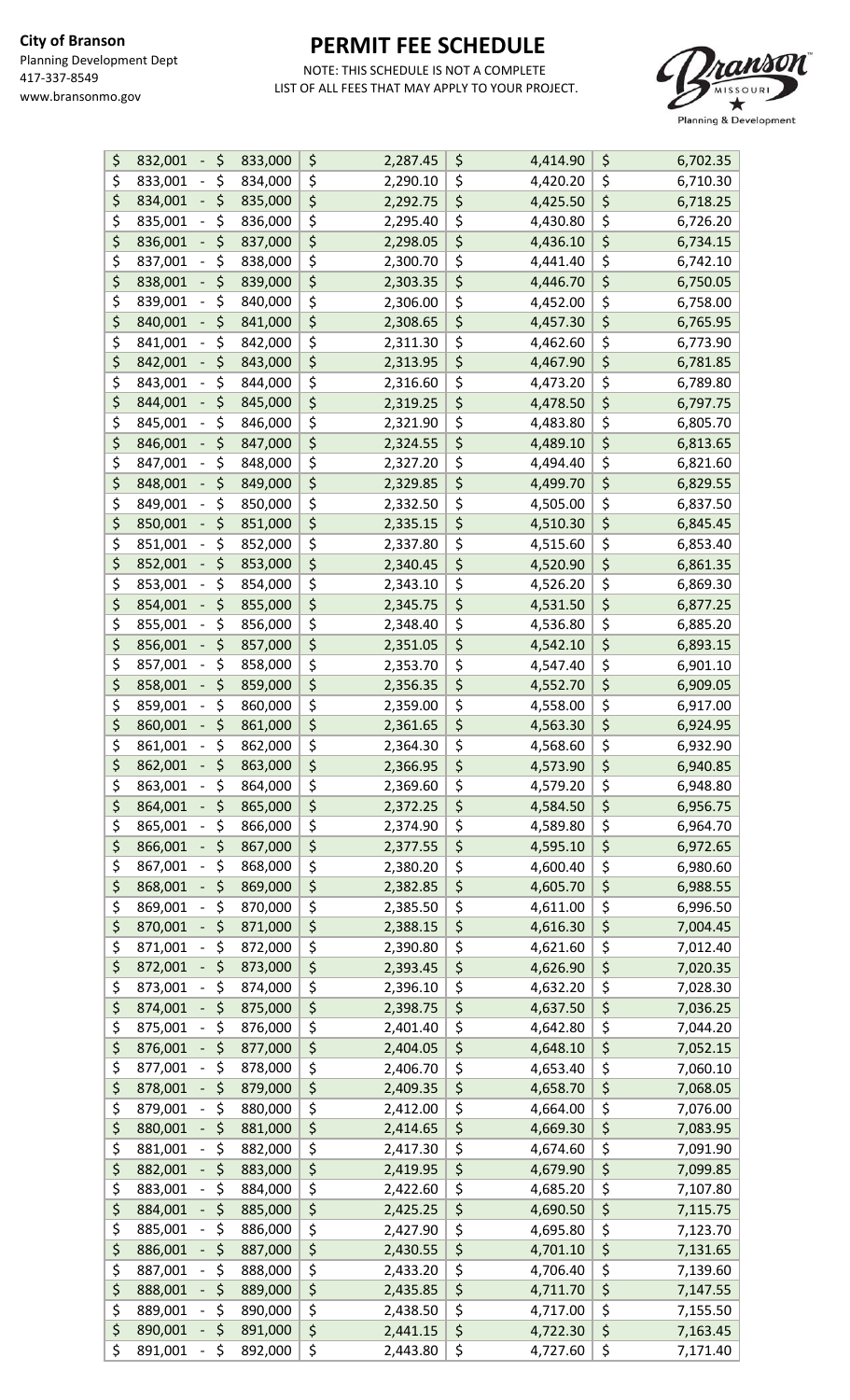

| \$<br>\$<br>892,001 | 893,000 | \$<br>2,446.45 | \$<br>4,732.90 | \$<br>7,179.35 |
|---------------------|---------|----------------|----------------|----------------|
| \$<br>\$<br>893,001 | 894,000 | \$<br>2,449.10 | \$<br>4,738.20 | \$<br>7,187.30 |
| \$<br>\$<br>894,001 | 895,000 | \$<br>2,451.75 | \$<br>4,743.50 | \$<br>7,195.25 |
| \$<br>\$<br>895,001 | 896,000 | \$<br>2,454.40 | \$<br>4,748.80 | \$<br>7,203.20 |
| \$<br>\$<br>896,001 | 897,000 | \$<br>2,457.05 | \$<br>4,754.10 | \$<br>7,211.15 |
| \$<br>\$<br>897,001 | 898,000 | \$<br>2,459.70 | \$<br>4,759.40 | \$<br>7,219.10 |
| \$<br>\$<br>898,001 | 899,000 | \$<br>2,462.35 | \$<br>4,764.70 | \$<br>7,227.05 |
| \$<br>\$<br>899,001 | 900,000 | \$<br>2,465.00 | \$<br>4,770.00 | \$<br>7,235.00 |
| \$<br>\$<br>900,001 | 901,000 | \$<br>2,467.65 | \$<br>4,775.30 | \$<br>7,242.95 |
| \$<br>\$<br>901,001 | 902,000 | \$<br>2,470.30 | \$<br>4,780.60 | \$<br>7,250.90 |
|                     |         |                |                |                |
| \$<br>\$<br>902,001 | 903,000 | \$<br>2,472.95 | \$<br>4,785.90 | \$<br>7,258.85 |
| \$<br>\$<br>903,001 | 904,000 | \$<br>2,475.60 | \$<br>4,791.20 | \$<br>7,266.80 |
| \$<br>\$<br>904,001 | 905,000 | \$<br>2,478.25 | \$<br>4,796.50 | \$<br>7,274.75 |
| \$<br>\$<br>905,001 | 906,000 | \$<br>2,480.90 | \$<br>4,801.80 | \$<br>7,282.70 |
| \$<br>\$<br>906,001 | 907,000 | \$<br>2,483.55 | \$<br>4,807.10 | \$<br>7,290.65 |
| \$<br>\$<br>907,001 | 908,000 | \$<br>2,486.20 | \$<br>4,812.40 | \$<br>7,298.60 |
| \$<br>\$<br>908,001 | 909,000 | \$<br>2,488.85 | \$<br>4,817.70 | \$<br>7,306.55 |
| \$<br>\$<br>909,001 | 910,000 | \$<br>2,491.50 | \$<br>4,823.00 | \$<br>7,314.50 |
| \$<br>\$<br>910,001 | 911,000 | \$<br>2,494.15 | \$<br>4,828.30 | \$<br>7,322.45 |
| \$<br>\$<br>911,001 | 912,000 | \$<br>2,496.80 | \$<br>4,833.60 | \$<br>7,330.40 |
| \$<br>\$<br>912,001 | 913,000 | \$<br>2,499.45 | \$<br>4,838.90 | \$<br>7,338.35 |
| \$<br>\$<br>913,001 | 914,000 | \$<br>2,502.10 | \$<br>4,844.20 | \$<br>7,346.30 |
| \$<br>\$<br>914,001 | 915,000 | \$<br>2,504.75 | \$<br>4,849.50 | \$<br>7,354.25 |
| \$<br>\$<br>915,001 | 916,000 | \$<br>2,507.40 | \$<br>4,854.80 | \$<br>7,362.20 |
| \$<br>\$<br>916,001 | 917,000 | \$<br>2,510.05 | \$<br>4,860.10 | \$<br>7,370.15 |
| \$<br>\$<br>917,001 | 918,000 |                | \$             | \$             |
| \$                  |         | \$<br>2,512.70 | 4,865.40       | 7,378.10       |
| \$<br>918,001       | 919,000 | \$<br>2,515.35 | \$<br>4,870.70 | \$<br>7,386.05 |
| \$<br>\$<br>919,001 | 920,000 | \$<br>2,518.00 | \$<br>4,876.00 | \$<br>7,394.00 |
| \$<br>\$<br>920,001 | 921,000 | \$<br>2,520.65 | \$<br>4,881.30 | \$<br>7,401.95 |
| \$<br>\$<br>921,001 | 922,000 | \$<br>2,523.30 | \$<br>4,886.60 | \$<br>7,409.90 |
| \$<br>\$<br>922,001 | 923,000 | \$<br>2,525.95 | \$<br>4,891.90 | \$<br>7,417.85 |
| \$<br>923,001<br>\$ | 924,000 | \$<br>2,528.60 | \$<br>4,897.20 | \$<br>7,425.80 |
| \$<br>\$<br>924,001 | 925,000 | \$<br>2,531.25 | \$<br>4,902.50 | \$<br>7,433.75 |
| \$<br>\$<br>925,001 | 926,000 | \$<br>2,533.90 | \$<br>4,907.80 | \$<br>7,441.70 |
| \$<br>\$<br>926,001 | 927,000 | \$<br>2,536.55 | \$<br>4,913.10 | \$<br>7,449.65 |
| \$<br>\$<br>927,001 | 928,000 | \$<br>2,539.20 | \$<br>4,918.40 | \$<br>7,457.60 |
| \$<br>\$<br>928,001 | 929,000 | \$<br>2,541.85 | \$<br>4,923.70 | \$<br>7,465.55 |
| \$<br>\$<br>929,001 | 930,000 | \$<br>2,544.50 | \$<br>4,929.00 | \$<br>7,473.50 |
| \$<br>\$<br>930,001 | 931,000 | \$<br>2,547.15 | \$<br>4,934.30 | \$<br>7,481.45 |
| \$<br>\$<br>931,001 | 932,000 | \$<br>2,549.80 | \$<br>4,939.60 | \$<br>7,489.40 |
| \$<br>\$<br>932,001 | 933,000 | \$<br>2,552.45 | \$<br>4,944.90 | \$<br>7,497.35 |
| \$<br>\$<br>933,001 | 934,000 | \$<br>2,555.10 | \$<br>4,950.20 | \$<br>7,505.30 |
| \$<br>\$<br>934,001 | 935,000 | \$<br>2,557.75 | \$<br>4,955.50 | \$<br>7,513.25 |
| \$<br>\$<br>935,001 | 936,000 | \$<br>2,560.40 | \$<br>4,960.80 | \$<br>7,521.20 |
| \$<br>\$<br>936,001 | 937,000 | \$<br>2,563.05 | \$<br>4,966.10 | \$<br>7,529.15 |
| \$<br>\$            |         |                |                | \$             |
| 937,001             | 938,000 | \$<br>2,565.70 | \$<br>4,971.40 | 7,537.10       |
| \$<br>\$<br>938,001 | 939,000 | \$<br>2,568.35 | \$<br>4,976.70 | \$<br>7,545.05 |
| \$<br>\$<br>939,001 | 940,000 | \$<br>2,571.00 | \$<br>4,982.00 | \$<br>7,553.00 |
| \$<br>\$<br>940,001 | 941,000 | \$<br>2,573.65 | \$<br>4,987.30 | \$<br>7,560.95 |
| \$<br>\$<br>941,001 | 942,000 | \$<br>2,576.30 | \$<br>4,992.60 | \$<br>7,568.90 |
| \$<br>\$<br>942,001 | 943,000 | \$<br>2,578.95 | \$<br>4,997.90 | \$<br>7,576.85 |
| \$<br>\$<br>943,001 | 944,000 | \$<br>2,581.60 | \$<br>5,003.20 | \$<br>7,584.80 |
| \$<br>\$<br>944,001 | 945,000 | \$<br>2,584.25 | \$<br>5,008.50 | \$<br>7,592.75 |
| \$<br>\$<br>945,001 | 946,000 | \$<br>2,586.90 | \$<br>5,013.80 | \$<br>7,600.70 |
| \$<br>\$<br>946,001 | 947,000 | \$<br>2,589.55 | \$<br>5,019.10 | \$<br>7,608.65 |
| \$<br>\$<br>947,001 | 948,000 | \$<br>2,592.20 | \$<br>5,024.40 | \$<br>7,616.60 |
| \$<br>\$<br>948,001 | 949,000 | \$<br>2,594.85 | \$<br>5,029.70 | \$<br>7,624.55 |
| \$<br>\$<br>949,001 | 950,000 | \$<br>2,597.50 | \$<br>5,035.00 | \$<br>7,632.50 |
| \$<br>\$<br>950,001 | 951,000 | \$<br>2,600.15 | \$<br>5,040.30 | \$<br>7,640.45 |
| \$<br>\$<br>951,001 | 952,000 | \$<br>2,602.80 | \$<br>5,045.60 | \$<br>7,648.40 |